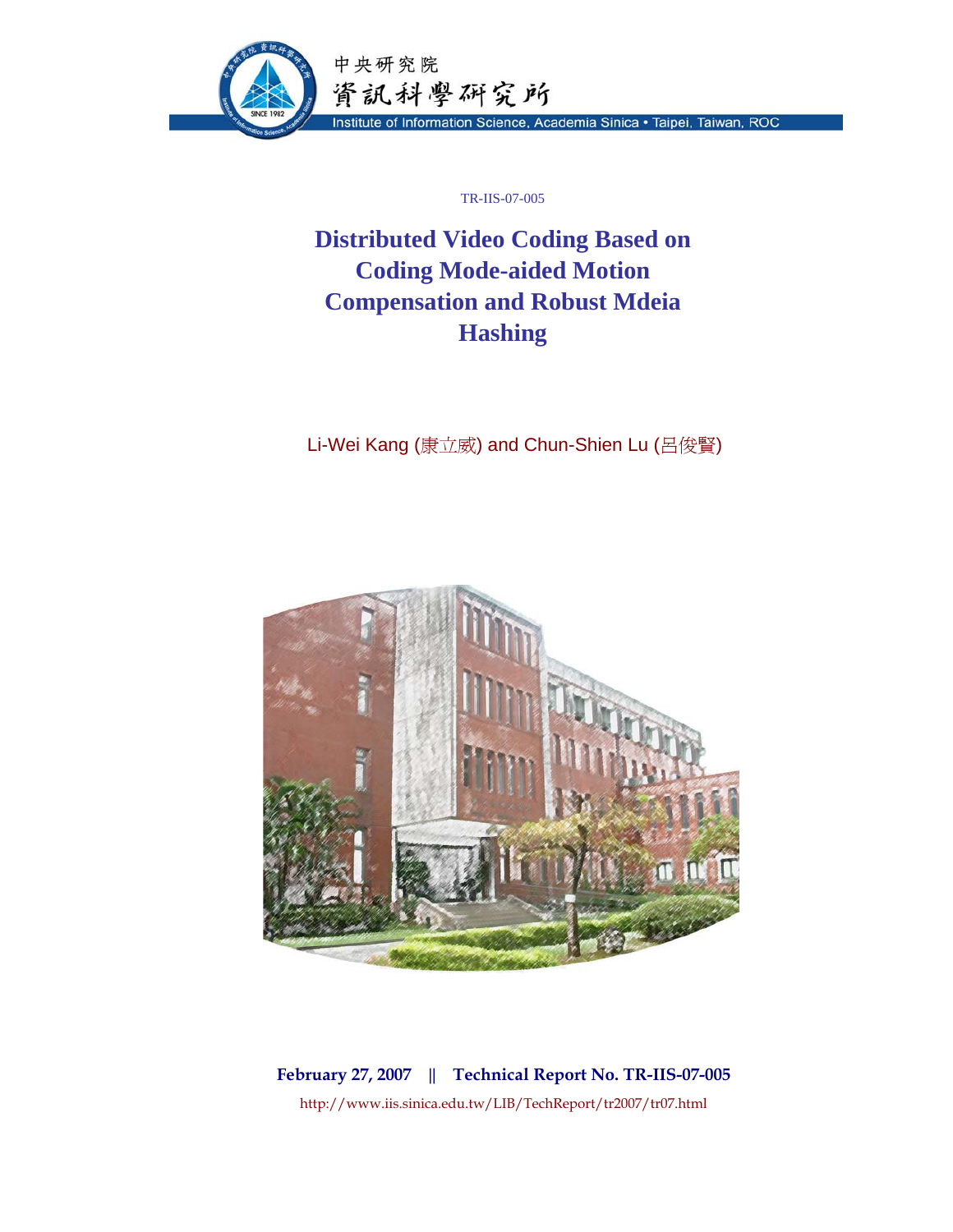# **Distributed Video Coding Based on Coding Mode-aided Motion**

# **Compensation and Robust Media Hashing+**

Li-Wei Kang (康立威) and Chun-Shien Lu (呂俊賢) ٌ Institute of Information Science, Academia Sinica Taipei, Taiwan 115, R.O.C

# **Abstract**

To meet the requirement of distributed video coding (DVC) in resource-limited sensor networks, Wyner-Ziv theorem-based source coding with side information only available at the decoder states that an intraframe encoder with interframe decoder system can achieve comparable coding efficiency of a conventional interframe encoder and interframe decoder system. In this paper, firstly, a block discrete cosine transform (DCT)-based Wyner-Ziv video codec with coding mode-aided motion compensation at the decoder is proposed, denoted by "ProposedDVC1." The major characteristic is that for motion compensation at the decoder, side information generation and error correcting code (ECC) decoding are jointly performed to find the final side information. Similar to most existing Wyner-Ziv video coding systems, "ProposedDVC1" is with light encoder and heavy decoder. However, in some video communication scenarios, low complexity in both the encoder and decoder is required. In this study, another Wyner-Ziv video codec based on robust media hashing without needing to perform motion estimation at both the encoder and decoder is proposed, denoted by "ProposedDVC2." The particular contribution of ProposedDVC2 is its low complexity in both the encoder and decoder. Simulation results demonstrate the achievable coding efficiency of ProposedDVC2 is comparable with that of ProposedDVC1 while the complexity of ProposedDVC2 is much lower than that of ProposedDVC1. In addition, both ProposedDVC1 and ProposedDVC2 need no feedback channel.

**Keywords**: distributed video coding, Wyner-Ziv video coding, motion compensation, media hash, video communication, video sensor network.

<sup>+</sup>This work was supported in part by the National Science Council of Taiwan, R.O.C., under Grant NSC 95-2221-E-001-022. Preliminary results of this paper were published in *ICIP2006* and *MMSP2006*.

<sup>\*</sup>Further author information: Send correspondence to E-Mail: lcs@iis.sinica.edu.tw, Tel: 886-2-2788-3799 X 1513.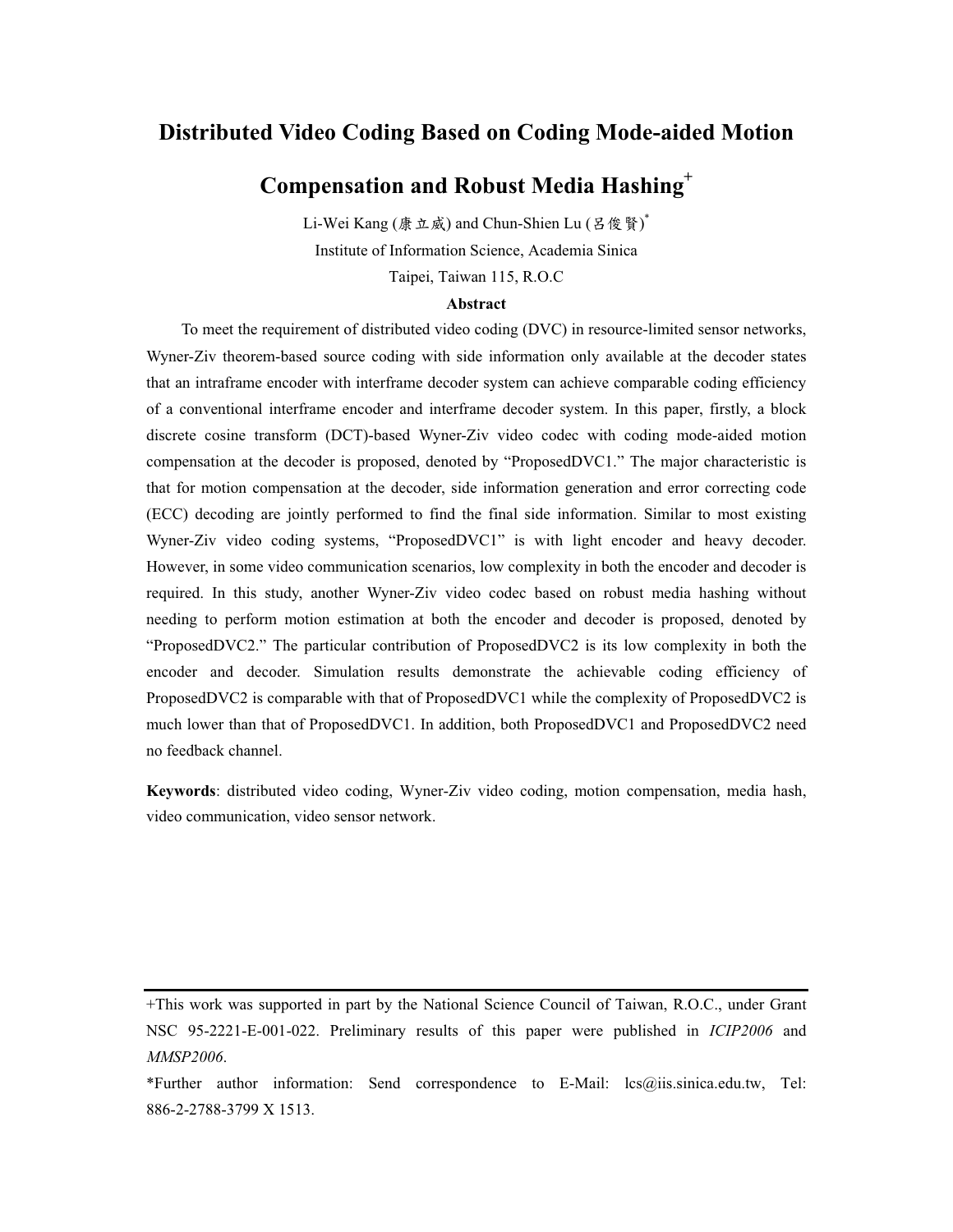# **I. INTRODUCTION**

### *A. Background*

Conventional hybrid predictive video compression standards, such as MPEG-4 and H.264/AVC [1]-[2], usually perform motion estimation/compensation among successive frames for interframe predictive coding so that the encoder is typically 5 to 10 times more complex than the decoder [3]-[4]. However, such a heavy encoder with light decoder video coding system is usually suitable for video broadcasting or video streaming applications (*e.g.*, video on demand system) where video is encoded once and decoded many times. With the advancement of emerging applications (*e.g.*, wireless video sensor networks and wireless mobile video communication), the current video coding paradigm is insufficient if some new requirements, such as the restrictions on computational capability and memory for a low power video encoder device, are considered. In fact, this calls for a new video coding paradigm with low-complexity encoder.

To meet this requirement, distributed video coding (DVC) based on the Wyner-Ziv information theorem for lossy compression [5] has recently become an emerging video coding paradigm [3]-[4], where individual frames are encoded independently (intraframe coding) but decoded conditionally (interframe decoding). The Wyner-Ziv information theorem is originally extended from the Slepian-Wolf information theorem for lossless compression [6]. In contrast to conventional hybrid predictive video coding, Wyner-Ziv video coding usually performs intraframe encoding without performing motion estimation at the encoder, whereas it performs interframe decoding with motion estimation/compensation or complex frame interpolation at the decoder. That is, part of the computational burden (*e.g.*, motion estimation) is shifted from encoder to decoder and results in a video codec with light encoder and possibly heavy decoder.

A general framework of a Wyner-Ziv video codec is shown in Fig. 1. At the encoder, an input video sequence is divided into key frames and Wyner-Ziv frames. Each key frame (*K*) is encoded using a conventional intraframe encoder (*e.g.*, H.263 intraframe coding [7]-[16], H.264/AVC intraframe coding [17]-[20]) while each Wyner-Ziv frame (*W*) is encoded using a distributed video encoder to generate Wyner-Ziv bits. On the other hand, the encoder can optionally transmit some extra information to the decoder to help side information generation. At the decoder, each key frame is decoded using the conventional intraframe decoder. For a Wyner-Ziv frame, it is decoded using the distributed video decoder with the assistance of side information. Side information can be generated using any previous decoded frames and/or the extra information transmitted from the encoder. The decoder can request more Wyner-Ziv bits from the encoder via a feedback channel optionally dependent on current decoding efficiency.

 More specifically, most existing DVC schemes [3]-[4], [7]-[18] modeled Wyner-Ziv video coding as a channel coding problem. The statistical dependence between two correlated sources *W* and *Y* is modeled as a virtual correlation channel analogous to binary symmetric channel (BSC) or additive white Gaussian noise (AWGN) channel. The side information *Y* is viewed as a noisy version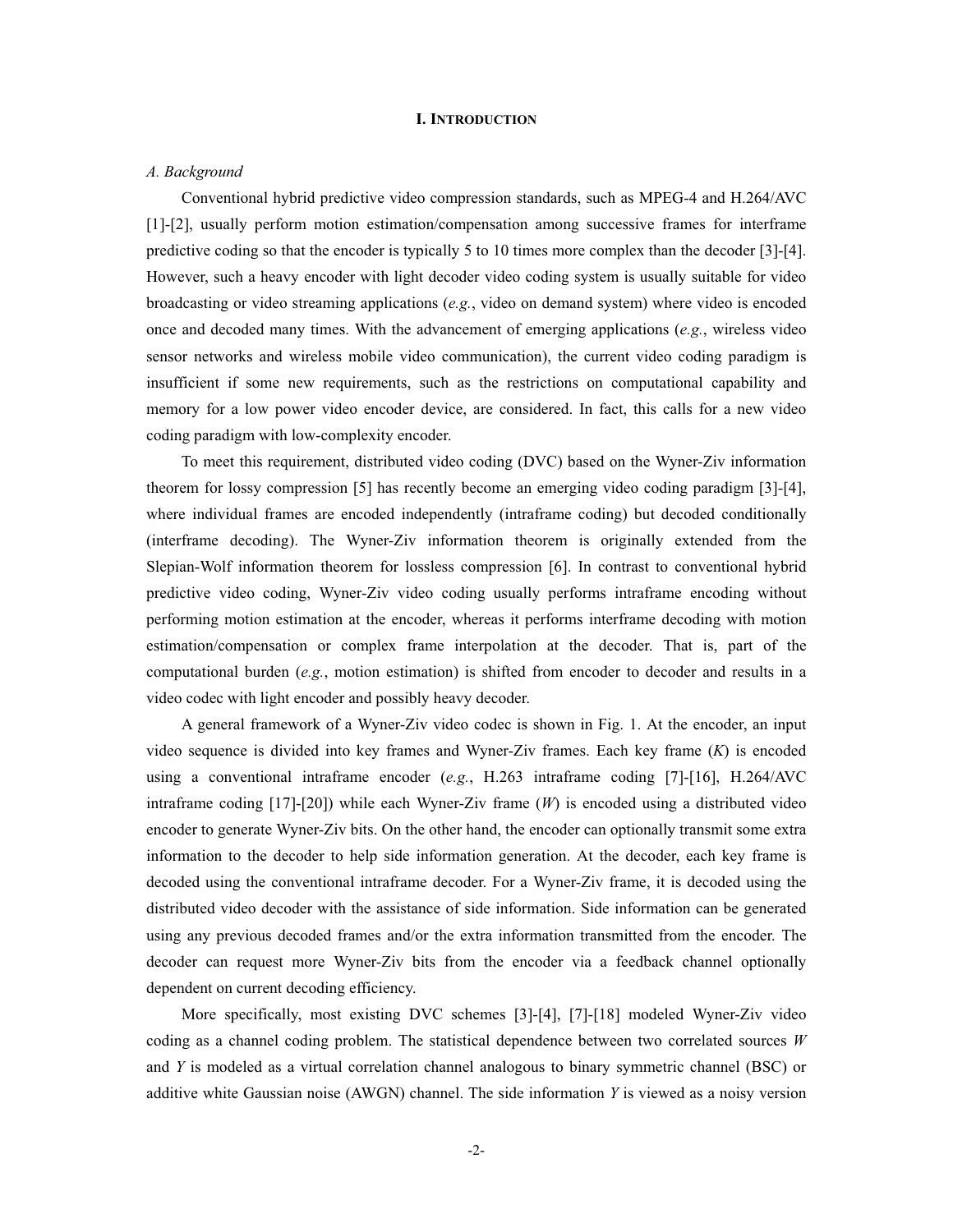of the source *W*. At the encoder, the compression of *W* can be achieved by transmitting only parity bits derived from error correcting codes (ECC) (*e.g.*, turbo codes [7]-[10], [13]-[18]). Here, the parity bits form the Wyner-Ziv bits. The size of the transmitted Wyner-Ziv bits is usually smaller than that of the original source *W*. The decoder concatenates the received parity bits with the side information *Y* and performs error correction decoding to correct some "errors" in *Y*, *i.e.*, the noisy version of the source *W*, for the reconstruction of *W*. The realization of such a channel coding approach for Wyner-Ziv video coding can be divided into two categories, *i.e.*, pixel-domain Wyner-Ziv video coding and transform-domain Wyner-Ziv video coding. They are briefly described in the following two subsections.



**Fig. 1. General framework of a Wyner-Ziv video codec.** 

# *B. Pixel-domain Wyner-Ziv Video Coding*

 Aaron, Setton, and Girod [7] proposed the first pixel-domain Wyner-Ziv video codec. At the encoder, an input video sequence is divided into key frames and Wyner-Ziv frames. Each key frame (*K*) is encoded using a conventional intraframe encoder (*e.g.*, H.263 intraframe coding) while each Wyner-Ziv frame (*W*) is encoded using a Wyner-Ziv intraframe encoder to generate Wyner-Ziv bits. For each Wyner-Ziv frame, *W*, each pixel value is quantized using a uniform scalar quantizer with 2*<sup>M</sup>* intervals to form the quantized symbol stream *q*. Then, *q* is fed into a turbo encoder to form the parity bits (Wyner-Ziv bits) stored in a buffer. The buffer transmits a subset of the parity bits to the decoder upon request.

At the decoder, each key frame is decoded using a conventional intraframe decoder. For each Wyner-Ziv frame, the decoder generates the side information (*Y*) by interpolation or extrapolation of previously decoded key frames and, possibly, previously decoded Wyner-Ziv frames. To exploit the side information, the decoder assumes a statistical dependency model between *W* and *Y*. The turbo decoder combines the side information *Y* and the received parity bits to recover the symbol stream *q'*. If the decoder cannot reliably decode the original symbols, it requests additional parity bits from the encoder buffer through feedback until an acceptable probability of symbol error is reached. The decoder usually needs to request  $r \leq M$  bits to decode which of the  $2^M$  bins a pixel belongs to and, hence, compression is achieved. After decoding *q'*, the decoder reconstructs the Wyner-Ziv frame *W'* as follows. If the side information *Y* is within the reconstructed bin, the reconstructed pixel will take a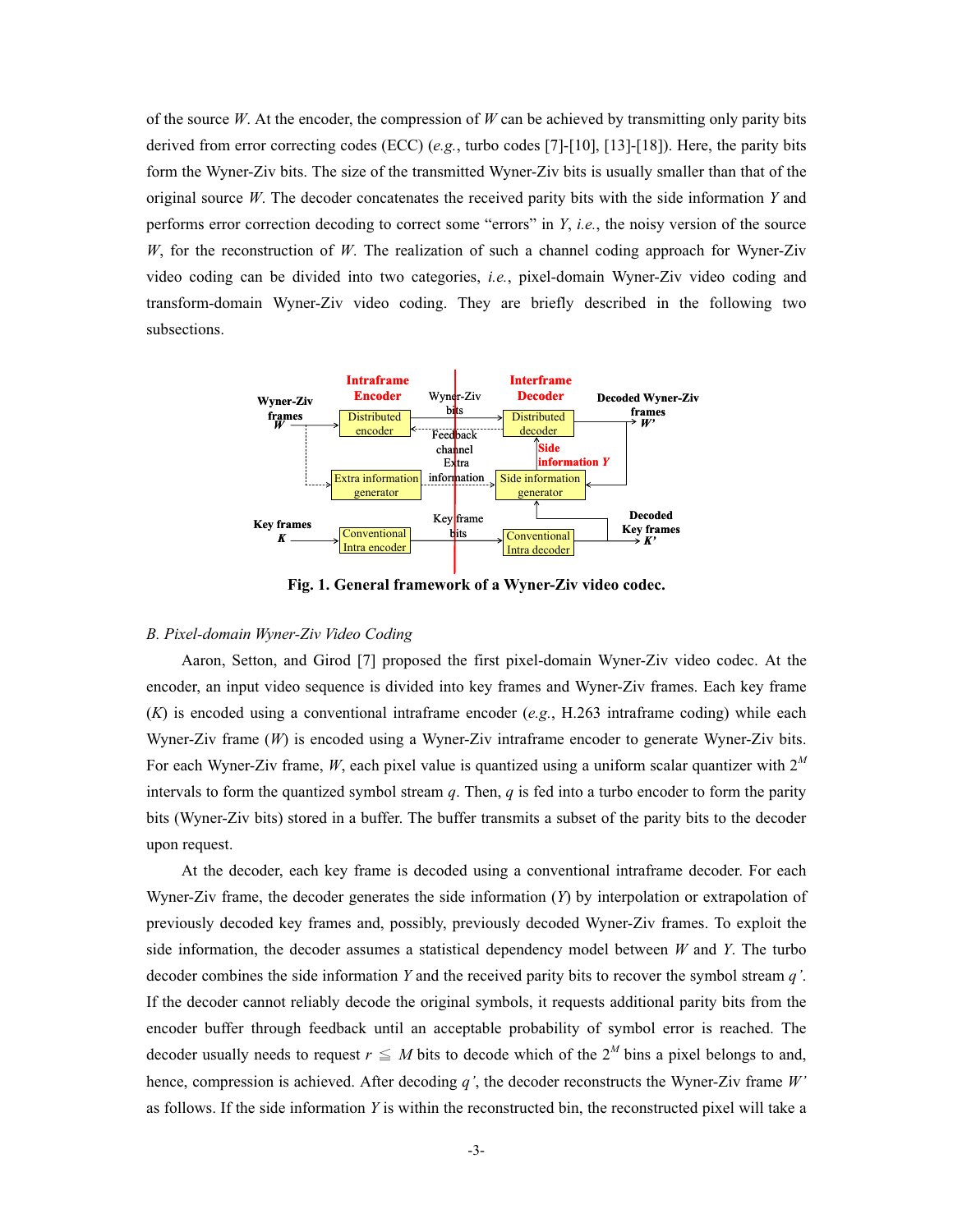value very close to the side information. Otherwise, the function clips the reconstruction towards the boundary of the bin closest to *Y*. In addition, based on this video coding paradigm [7], several pixel-domain Wyner-Ziv video coding schemes were similarly proposed [8]-[10], [17].

## *C. Transform-domain Wyner-Ziv Video Coding*

 Puri and Ramchandran [11]-[12] proposed the first transform-domain Wyner-Ziv video codec, called "Power-efficient, Robust, hIgh-compression, Syndrome-based Multimedia coding (PRISM)." In PRISM, a key frame is encoded and decoded using the H.263 intraframe codec. A Wyner-Ziv frame is transformed using block DCT followed by uniform scalar quantization. For each block, the lower-frequency coefficients are compressed using a syndrome encoder. The higher-frequency coefficients are conventionally entropy-encoded. The encoder also sends a cyclic redundancy check (CRC) of the quantized coefficients. The decoder performs motion compensation to generate side information. The syndrome decoder combines the side information and the syndrome bits to recover the symbol stream. Finally, the decoder can reconstruct the Wyner-Ziv frame based on the symbol stream and the side information, followed by inverse DCT. On the other hand, Aaron, Rane, Setton, and Girod [13] proposed a transform-domain Wyner-Ziv video codec, modified from their pixel-domain codec in [7]. Similarly, based on this video coding paradigm [13], several transform-domain Wyner-Ziv video coding schemes were also proposed [14]-[16], [18].

# *D. Overview of the Proposed Wyner-Ziv Video Coding Schemes*

In this paper, firstly, a DCT-based Wyner-Ziv video codec with coding mode-aided motion compensation at the decoder is proposed, denoted by "ProposedDVC1." The major characteristics include: (a) for each block, a large amount of candidate blocks are evaluated based on some criteria derived from Reed-Solomon (RS) decoding and best neighborhood matching to find the best candidate block as the side information; (b) ECC decoding is applied to participate in generating side information; (c) no feedback channel is required. In most existing Wyner-Ziv video codecs, the decoder generates side information firstly without considering ECC decoding, and then concatenates the parity bits and the side information to perform ECC decoding. If the decoding result is unacceptable, the decoder will request more parity bits via the feedback channel. Hence, we observe that (a) the generated side information may be not the best one for ECC decoding; (b) requesting more bits via the feedback channel indeed induces some network overheads [10]; (c) the feedback channel may be not always available. In ProposedDVC1, side information generation and ECC decoding are jointly performed without requesting any information via the feedback channel. For each side information candidate, the decoder will perform ECC decoding and check some criteria, and the best one will be selected as the final side information.

Most existing Wyner-Ziv video codecs [3]-[4], [7]-[16], [18] and ProposedDVC1 are with light encoder and heavy decoder because the encoder performs only intraframe coding and the decoder performs some complex interframe decoding operations. Such a Wyner-Ziv codec is only suitable for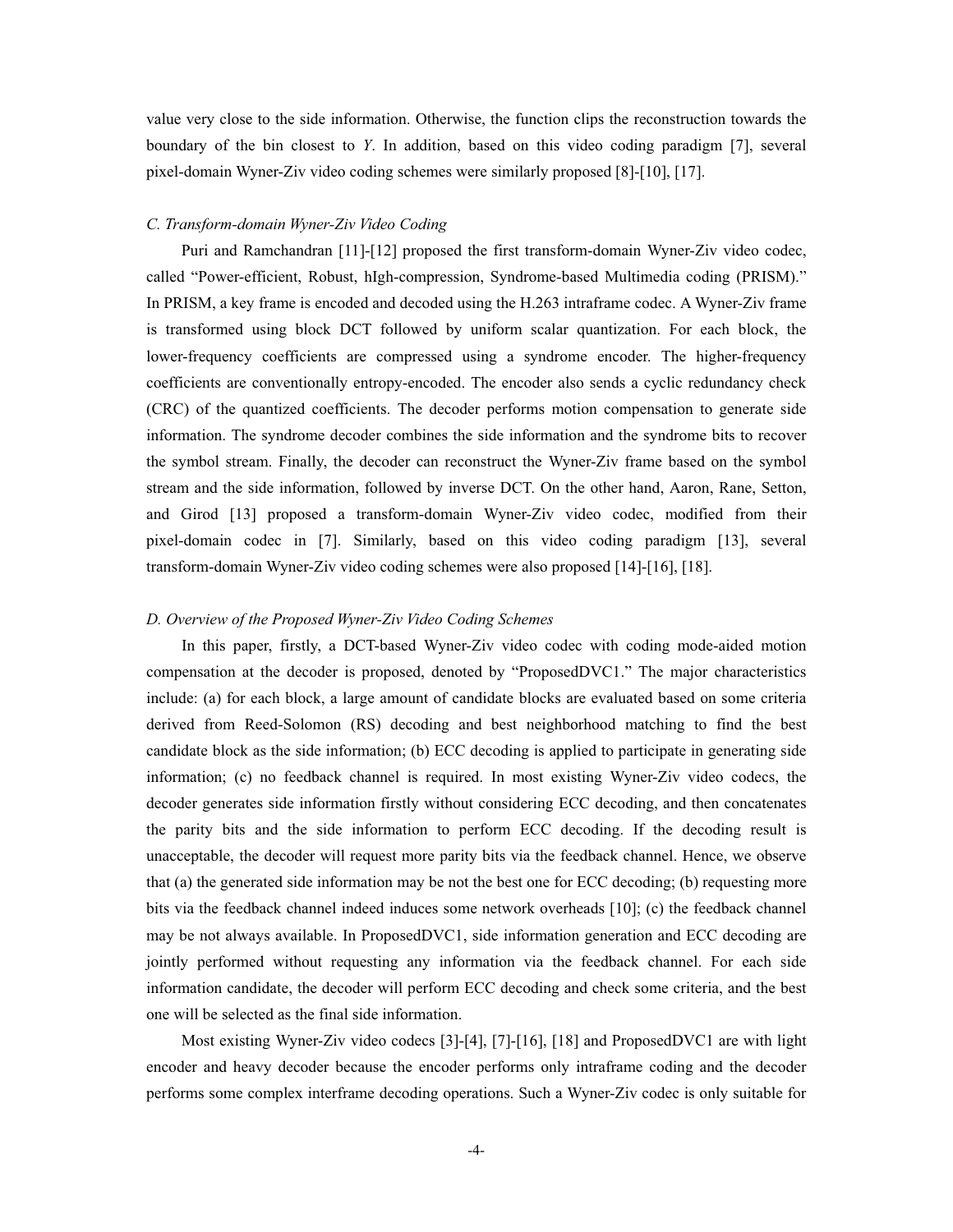the scenario where the decoder can support high computational capability. However, if both encoder and decoder are required to be with low-complexity (*e.g.*, wireless video communication between a pair of mobile camera phones), an alternative solution can be described as follows [3]-[4]. A mobile camera phone captures and encodes the video using a Wyner-Ziv encoder and transmits the compressed bitstream to a base station in the network. The base station supports a transcoder consisting of a Wyner-Ziv decoder and a standard encoder (*e.g.*, MPEG or H.264/AVC encoder). The transcoder can decode the received Wyner-Ziv bitstream and re-encode it to a standard bitstream, which will be transmitted to the receiver with a low-complexity standard decoder for real-time decoding. That is, based on the transcoder supported in a network infrastructure, each device can have a light encoder (Wyner-Ziv encoder) and a light decoder (standard decoder).

 To make a Wyner-Ziv video codec be directly applicable to the scenario without additional transcoder support. In this paper, another Wyner-Ziv video codec based on robust media hashing is proposed, denoted by "ProposedDVC2." The key is that the significant differences between a video frame and its reference frame are efficiently extracted and used for frame recovery based on robust image hashing without needing to perform motion estimation/compensation at both the encoder and decoder. The particular contribution of ProposedDVC2 is its low complexity in both the encoder and decoder. In addition, feedback channel is also not exploited in ProposedDVC2.

Conceptually, the two proposed Wyner-Ziv video codecs are with intraframe encoding and interframe decoding. Strictly speaking, the proposed encoders are no longer pure intraframe encoders due to some simple and efficient comparisons that will be applied at the encoders. The remainder of this paper is organized as follows. The proposed DCT-based Wyner-Ziv video codec with coding mode-aided motion compensation at the decoder (ProposedDVC1) is described in Sec. II. The proposed Wyner-Ziv video codec based on robust media hashing (ProposedDVC2) is described in Sec. III. Simulation results are presented in Section V, followed by conclusions and future works.

# **II. PROPOSED DISTRIBUTED VIDEO CODING WITH CODING MODE-AIDED MOTION COMPENSATION**

The proposed block-DCT based Wyner-Ziv video codec (ProposedDVC1) is shown in Fig. 2. In ProposedDVC1, an input video sequence is divided into several GOPs (group of pictures), in which a GOP consists of a key frame followed by several Wyner-Ziv frames. For a Wyner-Ziv frame, the key is to find the best side information block,  $s_i$ , for each block,  $b_i$ .

# *A. Problem Formulation*

 In conventional video coding (*e.g.*, H.264/AVC), for each *N*×*N* block, *bi*, in an inter-coded frame (*e.g.*, P frame), the encoder will perform motion estimation to find the best match block, *si*, in the reference frames as follows:

$$
s_i = \arg\min_{s_i \in \mathcal{SW}_i} d(b_i, s_i), \tag{1}
$$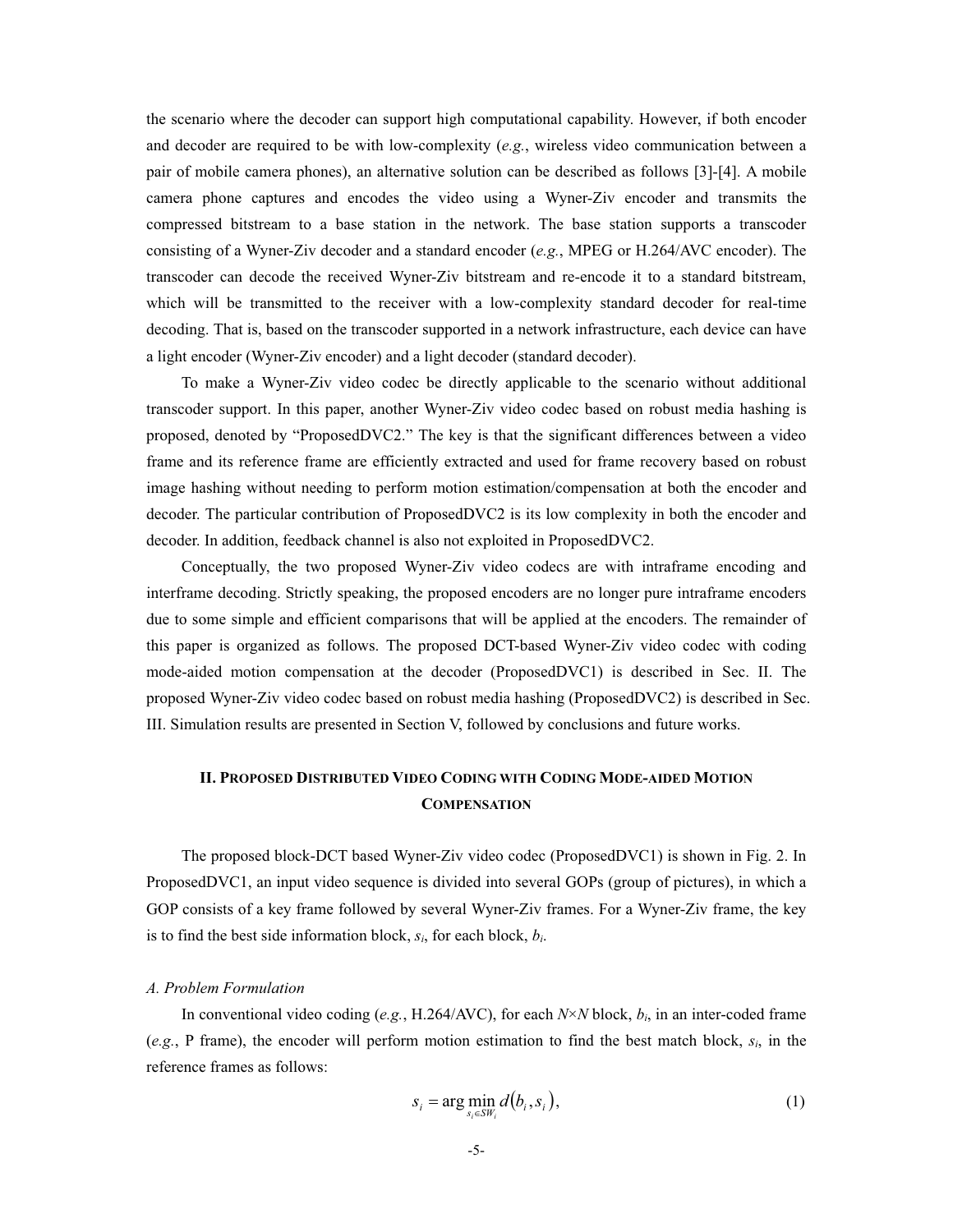where  $SW_i$  denotes possible search windows in the reference frames for  $b_i$ , and

$$
d(b_i, s_i) = \frac{1}{N \times N} \sum_{y=0}^{N-1} \sum_{x=0}^{N-1} |b_i(x, y) - s_i(x, y)|,
$$
 (2)

where  $b_i(x, y)$  and  $s_i(x, y)$  are pixel values of blocks  $b_i$  and  $s_i$ , respectively.

However, in distributed video coding, the encoder cannot perform motion estimation, which should be shifted to the decoder. Hence, the problem here is formulated as follows.

**Problem 1 (side information block generation for Wyner-Ziv frame reconstruction):** For each  $N \times N$  block  $b_i$  in a Wyner-Ziv frame, we want to find the best match side information block,  $s_i$ , to satisfy Eq. (1) at the decoder without performing motion estimation at the encoder.

The obtained side information  $s_i$  will be used to reconstruct  $b_i$ . Usually, the better the side information  $s_i$  is, the better the reconstructed  $b_i$  will be. However,  $s_i$  cannot be accurately obtained at the encoder without performing motion estimation, and the original  $b_i$  is unavailable at the decoder. Hence, it is difficult to solve Eq. (1) accurately at the decoder. In this section, a coding mode-aided motion compensation scheme at the decoder is proposed to find the best *si* for reconstruction of *bi*. It is expected that the obtained side information,  $s_i$ , can be as accurate as that obtained using Eq. (1) at the encoder. The accuracy of the obtained side information (*i.e.*, motion vectors) using ProposedDVC1 will be analyzed later.



**Fig. 2. The proposed Wyner-Ziv video codec (ProposedDVC1).** 

# *B. Proposed Wyner-Ziv Video Encoder in ProposedDVC1*

At the encoder, each key frame (*K*) is encoded using the H.264/AVC intraframe encoder [2]. On the other hand, each Wyner-Ziv frame (*W*) is divided into several non-overlapping *N*×*N* blocks. First, the coding mode for each block in a Wyner-Ziv frame will be decided based on the estimated motion activity as follows. Here, the original previous frame will be stored in the encoder buffer. For each block,  $b_i$ , in the current frame, the difference,  $d_i$ , between  $b_i$  and the co-located block,  $f_i$ , in the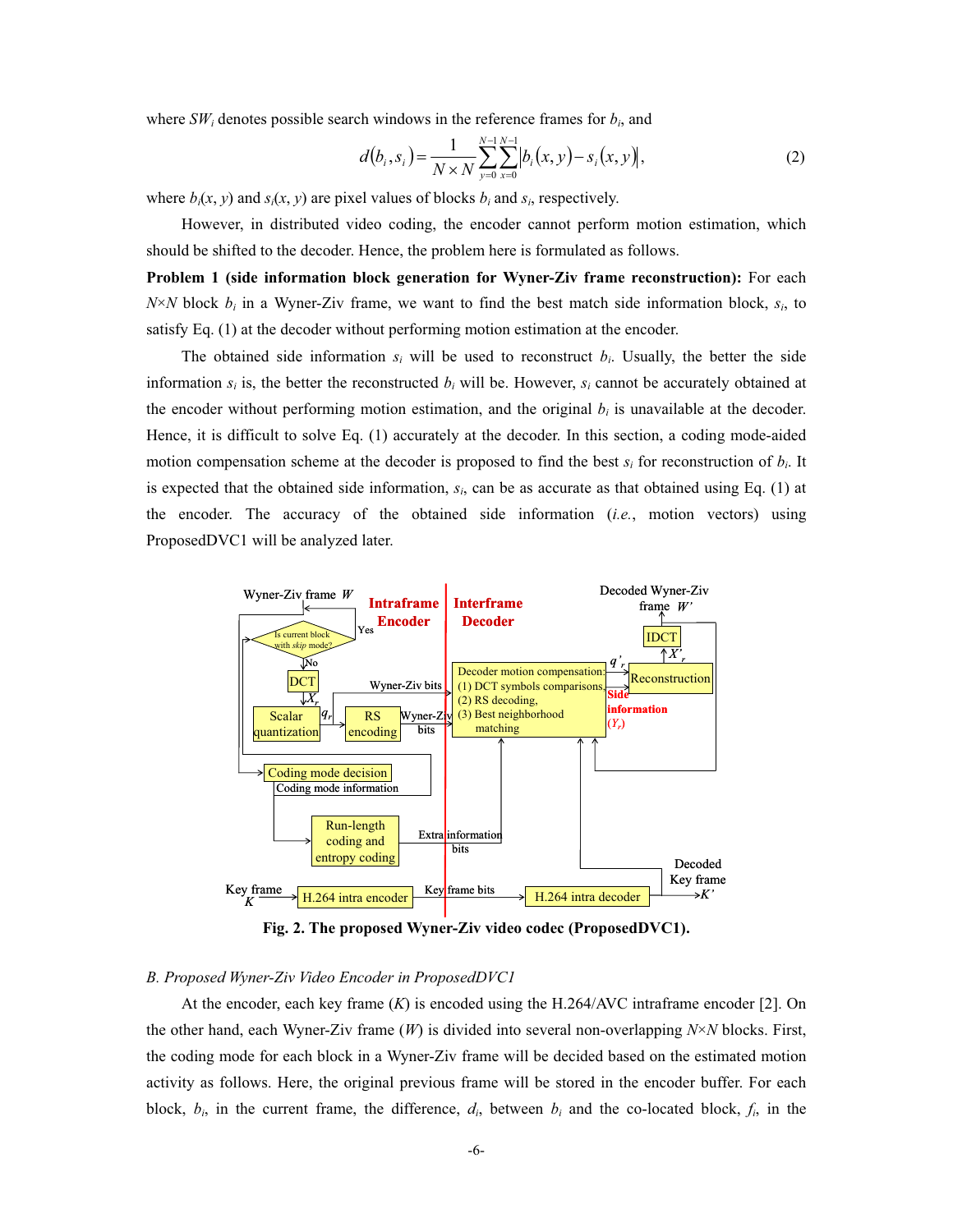previous frame is calculated using Eq. (2) as  $d_i = d(b_i, f_i)$ . If  $d_i \leq T_i$ , the coding mode of  $b_i$  is declared to be *skip* mode. If  $T_1 < d_i \leq T_2$ , the coding mode of  $b_i$  is declared to be *non-skip with RS coding* mode. Otherwise, the coding mode of  $b_i$  is declared to be *non-skip without RS coding* mode. Here,  $T_i$  and  $T_2$ are two predefined positive thresholds and  $T_1 \leq T_2$ . The extra overhead in the encoder is a buffer with the size the same as that of an uncompressed frame. Here, the coding mode information for each Wyner-Ziv frame will be encoded using the run-length coding followed by the entropy coding to form the extra information bits.

 After performing block coding mode decision, each block in a Wyner-Ziv frame can now be encoded. For a block with *skip* mode, no data will be encoded. For a block with *non-skip* mode, similar to [13], a block DCT will be performed followed by a scalar quantization to obtain a symbol block containing  $N \times N$  symbols. The four employed quantizers are shown in Fig. 3 with  $N = 4$ . For example, if the quantizer shown in Fig. 3(a) is used, the DC value will be quantized to a symbol with at most 64 levels (denoted by 6 bits).



For a block with *non-skip with RS coding* mode, the three most important symbols corresponding to the three lowest frequency DCT coefficients will be encoded directly. The remaining symbols will be encoded using  $(u, v)$  *RS* codes with *z* bits for each [21] to generate parity symbols, where *v* is the number of DCT subbands having non-zero quantization levels. Only RS parity symbols will be encoded. For example, if a  $4\times4$  DCT block is quantized using the quantizer shown in Fig. 3(a), the three most important symbols will be encoded directly with 6 bits, 5 bits, and 5 bits, respectively. The remaining 10 non-zero symbols denoted by 4 bits  $(z = 4)$  for each can be encoded using  $(14, 10)$ RS code to generate 4 parity symbols. That is, there are, in total,  $4 \times 4 = 16$  parity bits required. In Fig. 3(a), although some symbols with a quantization level of 4 can be denoted by 2 bits, in order to use a common RS code to encode all the remaining 10 non-zero symbols, each of them can be denoted by 4 bits by simply adding two zero bits. In this case, a block is totally encoded with 32 (=  $6 + 5 + 5 + 16$ ) bits. On the other hand, for a block with *non-skip without RS coding* mode, all the symbols will be encoded directly. Usually, this kind of block is rare. Finally, the resultant encoded symbols for all the blocks with *non-skip* mode in a Wyner-Ziv frame constitute the Wyner-Ziv bits. The key frame bits, the Wyner-Ziv bits, and the extra information bits will be transmitted to the decoder.

# *C. Proposed Wyner-Ziv Video Decoder in ProposedDVC1*

At the decoder, each key frame will be decoded using the H.264/AVC intraframe decoder. For a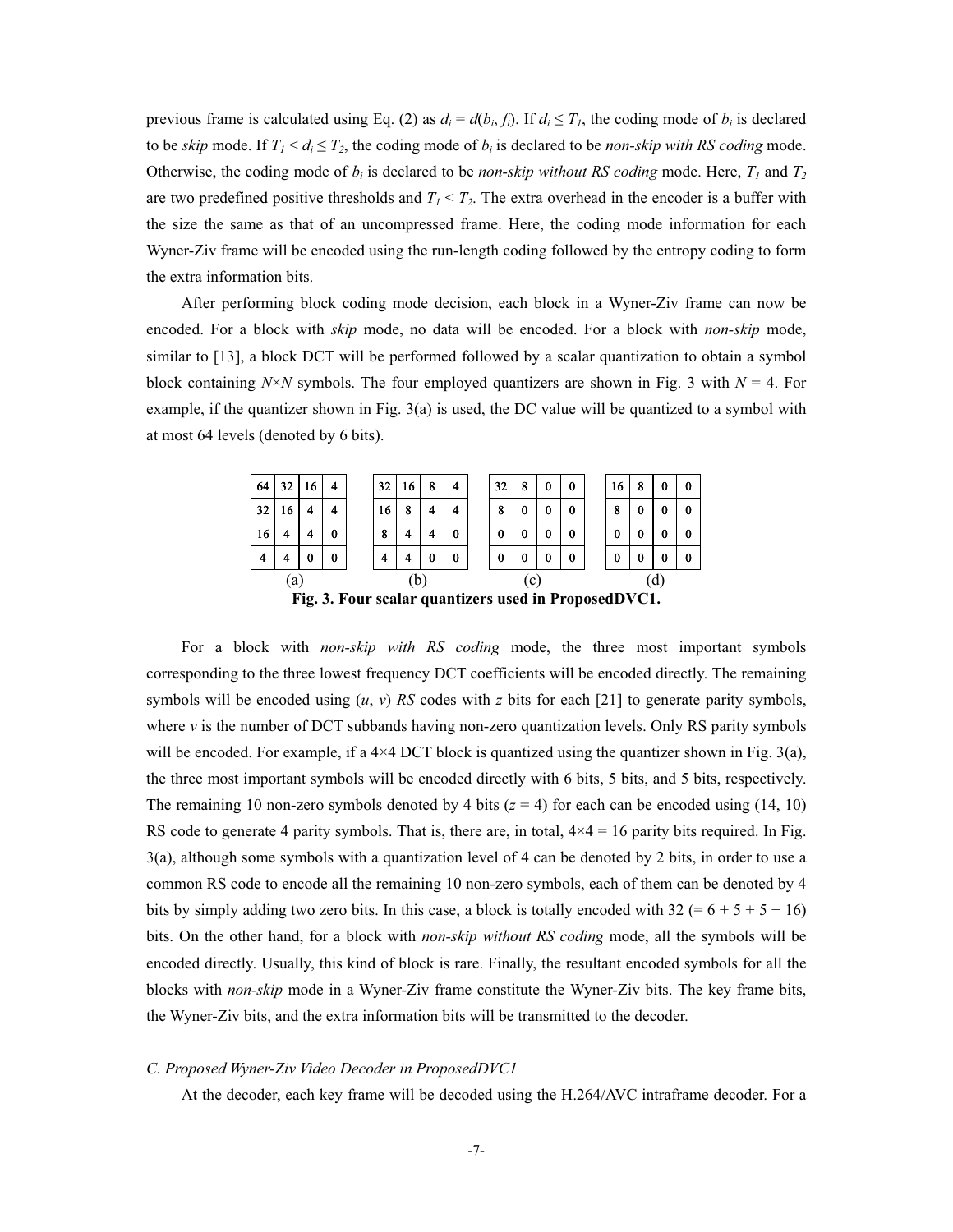Wyner-Ziv frame, the coding mode information will be decoded first, and then all the blocks with *skip* mode will be reconstructed by assigning the co-located blocks of the previous reconstructed frame. On the other hand, for each block with *non-skip* mode, the proposed coding mode-aided motion compensation scheme is employed to find the corresponding side information. First, the search windows in the previous reconstructed frames are formed so that each block in the search windows will be a candidate side information block. Then, similar to the encoder operations, the *N*×*N* DCT followed by the scalar quantization will be applied to each candidate side information block. In addition, the reconstructed 8-connected neighboring blocks for each candidate side information block will be also extracted. The decoding of blocks with non-skip mode can be divided into two cases discussed below.

Case 1: For a block, *bi*, with *non-skip with RS coding* mode, each candidate block, *ck*, in the search window(s) will be evaluated. The best candidate block satisfying the following three criteria will be selected to be the side information for *bi*.

(a) The difference between the three most important symbols of  $b_i$  and those of  $c_k$  should be minimized. Let  $(DCT_{bi})$ <sup>*j*</sup> and  $(DCT_{ck})$ *j*, *j* = 1, 2, 3, be the representative values for the quantization levels which the three most important symbols belong to, respectively. The difference between the three most important symbols of  $b_i$  and those of  $c_k$ ,  $DCT\_Diff_i(b_i, c_k)$ , is defined as

$$
DCT\_Diff_i(b_i, c_k) = \sum_{j=1}^{3} |(DCT_{bi})_j - (DCT_{ck})_j|.
$$
 (3)

- (b) The number of incorrect RS-decoded symbols (denoted by  $N_{RS}(b_i, c_k)$ ), returned from the RS-decoder based on the parity symbols of *bi* and the symbols (except the three most important symbols) of  $c_k$  should be minimized. For a  $(u, v)$  RS code, the number of allowable maximum symbol errors is  $(u - v)$  / 2. If the RS code cannot correct all the error symbols, *i.e.*, the number of incorrect RS-decoded symbols exceeds the maximum allowed,  $N_{RS}(b_i, c_k)$  is set to  $(u - v)/2 + 1$ .
- (c) The difference between the 8-conncected neighboring blocks of  $b_i$  and those of  $c_k$  should be minimized. Let  $b_{ij}$  and  $c_{kj}$  be the 8-conncected neighboring reconstructed blocks of  $b_i$  and  $c_k$ , respectively,  $j = 1, 2, ..., N_{recon}$ , where  $N_{recon} \leq 8$  is the number of the 8-conncected reconstructed neighboring blocks of *bi*. The difference, *NB\_Diffi*, between the 8-conncected neighboring blocks of  $b_i$  and those of  $c_k$  is defined as

$$
NB\_Diff_i(b_i, c_k) = \sum_{j=1}^{N_{recon}} d_i(b_{ij, c_{kj}}),
$$
\n(4)

where  $d_i$  function is similarly defined in Eq.  $(2)$ .

Combining the above three criteria, a fitness function  $F_i$  for generating the side information for  $b_i$  is defined as

$$
F_i(b_i, c_k) = w_a \times DCT\_Diff_i(b_i, c_k) + w_b \times N_{RSi}(b_i, c_k) + w_c \times NB\_Diff_i(b_i, c_k),
$$
 (5)

where  $w_a$ ,  $w_b$ , and  $w_c$  are the weighting coefficients for the three terms, respectively. Finally, the side information block,  $s_i$ , in the search window(s),  $SW_i$ , for the block  $b_i$ , minimizing the fitness function  $F_i$ is selected to be the side information for  $b_i$ , *i.e.*,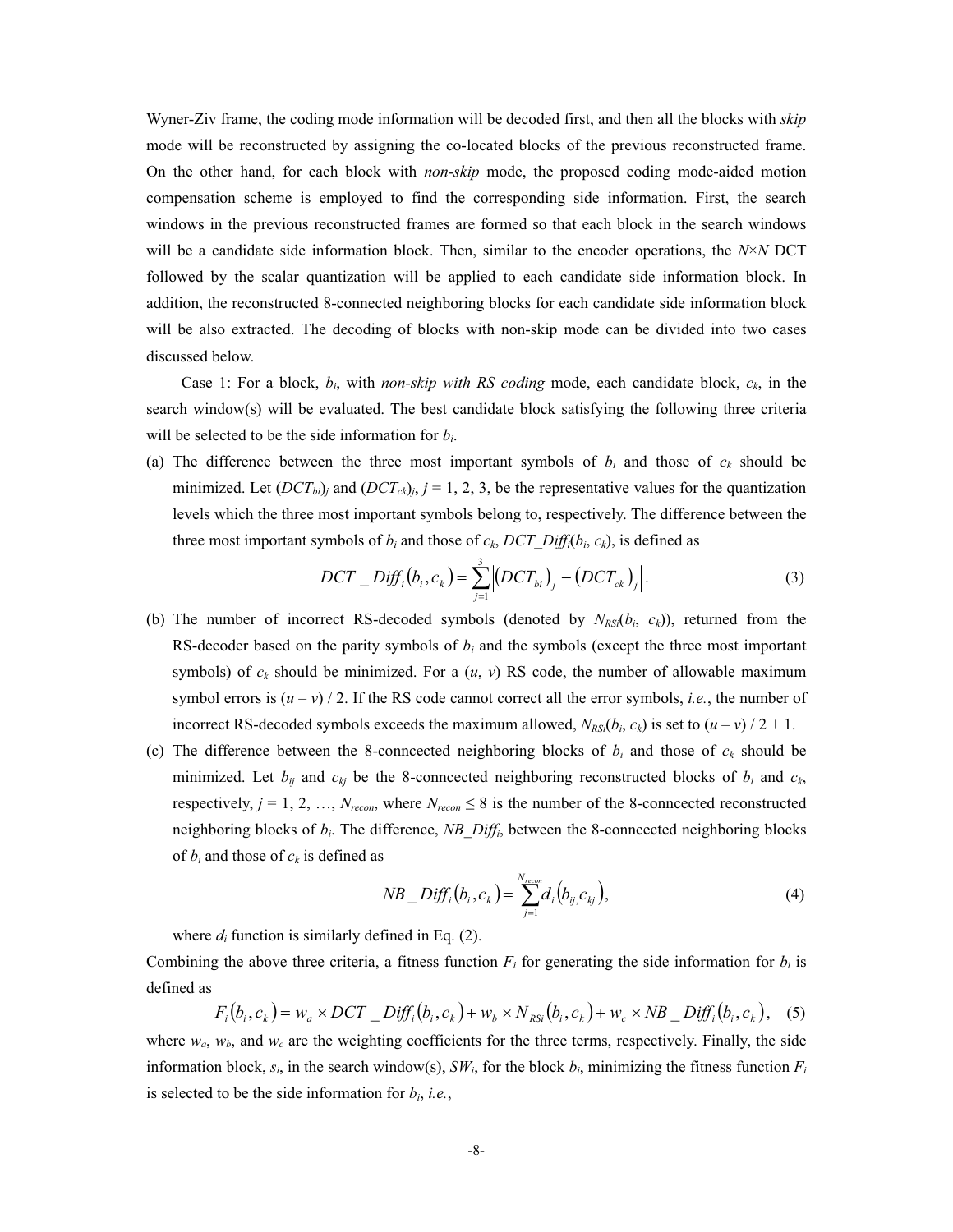$$
s_i = \arg\min_{c_k \in SW_i} F_i(b_i, c_k). \tag{6}
$$

An illustrated example is shown in Fig. 4, where the light-colored blocks have already been reconstructed, and the non-zero number for each symbol denotes the quantization index which the symbol belongs to. The blocks with *non-skip* mode in a Wyner-Ziv frame are reconstructed in a raster-scan order (all the blocks with *skip* mode can be reconstructed first).



**Fig. 4. An example of motion compensation at decoder for a block,** *bi***, with** *non-skip with RS coding* **mode.** 

Case 2: For a block, *bi*, with *non-skip without RS coding* mode, two similar criteria are employed: (a) The difference between all the symbols of  $b_i$  and those of  $c_i$  should be minimized; and (b) the difference between the 8-conncected neighboring blocks of *bi* and those of *ci* should be minimized.

After the side information (the best candidate block) for a block with *non-skip* mode is obtained, it will help for reconstructing the block. For a block with *non-skip with RS coding* mode, the RS-decoded symbols coming from the side information will be assigned to the block. Then, similar to [13], the DCT coefficients,  $X_r$ , will be reconstructed as follows. For a symbol,  $q'_r$ , in a block, if the corresponding DCT coefficient, *Yr*, in the side information is within the coefficient interval denoted by  $q'_r$ , the symbol,  $q'_r$ , will be dequantized to  $Y_r$ ; otherwise, the boundary of the quantization interval that is nearest to  $Y_r$  is used to reconstruct  $q'_r$ . For a block with *non-skip without RS coding* mode, a similar strategy is employed to reconstruct all the DCT coefficients. Finally, the inverse DCT is applied to the reconstructed DCT block to obtain the pixel block.

#### *D. Computational Complexity of ProposedDVC1*

 The computational complexity of ProposedDVC1 is dominated by those of the DCT and RS encoding, and is similar to that of a conventional intraframe encoder consisting of the DCT and entropy coding. However, the computational complexity of the proposed Wyner-Ziv decoder is very heavy. The decoder performs very complex motion-compensation operations based on the criteria defined above for each block with *non-skip* mode. Hence, similar to most existing Wyner-Ziv video codecs, ProposedDVC1 is with light encoder and heavy decoder. On the other hand, at the decoder,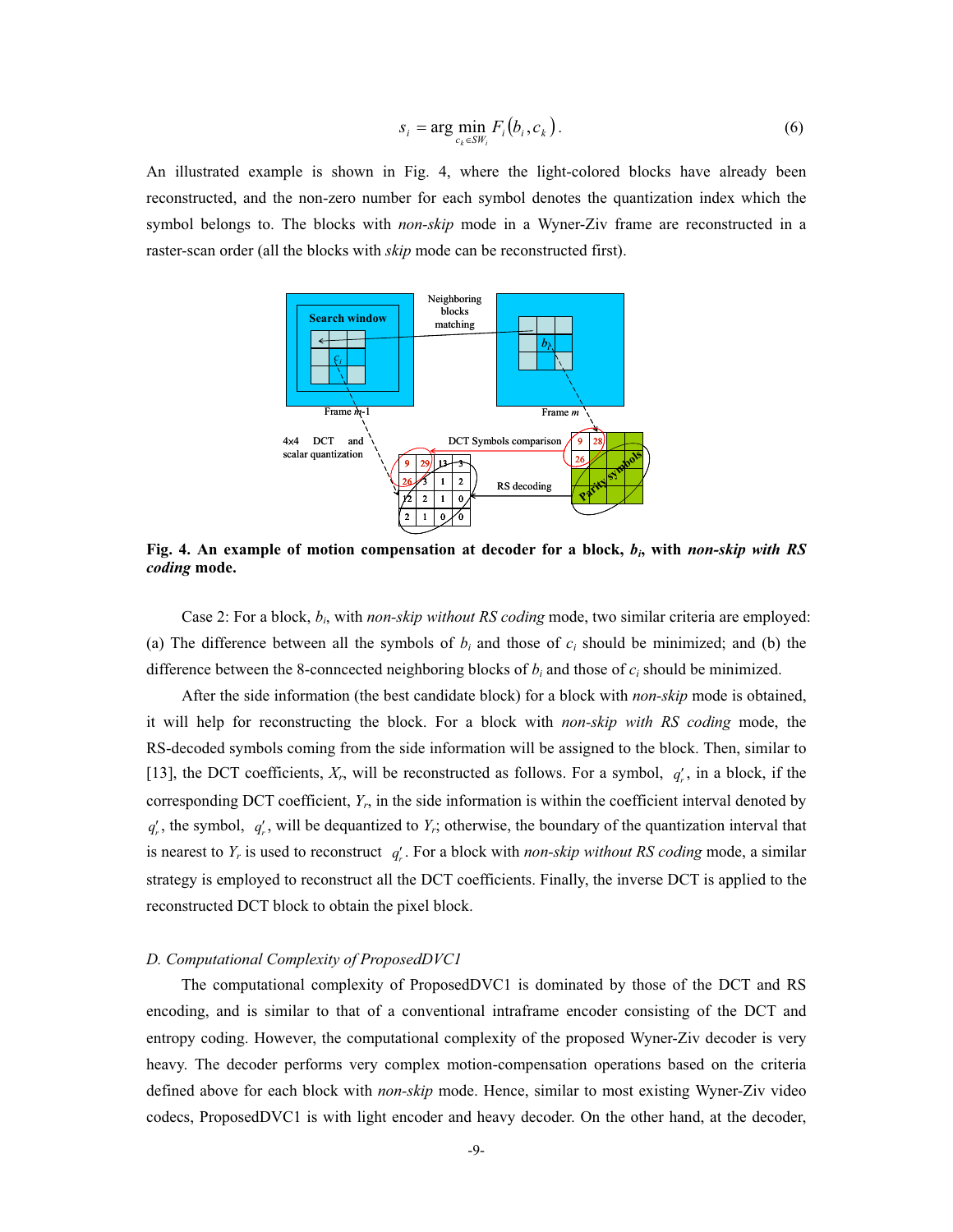each Wyner-Ziv frame can be decoded depending on only previous reconstructed frame(s), hence no decoding delay (no out-of-order decoding) will be induced.

# *E. Performance Analysis for ProposedDVC1*

 In conventional block-based video coding, motion vector plays the most critical role. Accurate motion vectors will usually induce fewer residual data and better coding efficiency. Hence, conventional video coding usually performs complex motion estimation at the encoder. However, in ProposedDVC1, the motion estimation operation is shifted to the decoder and, unavoidably, the obtained motion vectors cannot be as accurate as those obtained using an exhaustive search at the encoder. Here, similar to the analysis for motion vector in [22], we will analyze the accuracy of the motion vectors obtained at the decoder using ProposedDVC1 via a new metric called maximum motion vector signal-to-noise ratio (MSNR).

For a block  $b_i$  in a frame,  $i = 1, 2, ..., n_b$ , where  $n_b$  is the number of the blocks in the frame, the

true motion vector and the estimated motion vector for *b<sub>i</sub>* is denoted by  $MV_{bi} = (x_i, y_i)$  and  $\hat{MV}_{bi} =$  $(\hat{x}_i, \hat{y}_i)$ , respectively. Then, the mean square error (MSE) motion vector,  $\Delta^2 = (\Delta^2 x, \Delta^2 y)$ , for a frame between the true motion vectors and the corresponding estimated ones is defined as

$$
\Delta^2 x = \frac{1}{n_b} \sum_{i=1}^{n_b} (x_i - \hat{x}_i)^2
$$
, and (7)

$$
\Delta^2 y = \frac{1}{n_b} \sum_{i=1}^{n_b} (y_i - \hat{y}_i)^2.
$$
 (8)

Then, MSNR is defined as

$$
MSNR = 10\log_{10}\frac{MV^2_{\text{max},x} + MV^2_{\text{max},y}}{\Delta_{x}^2 + \Delta_{y}^2},
$$
\n(9)

where  $(MV_{\text{max}, x}, MV_{\text{max}, y})$  is the maximum possible motion vector.

 Here, for a video sequence, its true motion vectors are obtained by means of a block-based exhaustive search. On the other hand, the two kinds of estimated motion vectors are, respectively, obtained performing H.264/AVC full search at the encoder with quarter-pixel accuracy and the decoder motion estimation in ProposedDVC1. Due to the fact that motion estimation in ProposedDVC1 is with integer-pixel accuracy, for simplicity, the true motion vectors also use integer-pixel accuracy. For H.264/AVC interframe coding with quarter-pixel accuracy, only the motion vectors with integer-pixel accuracy are extracted to be the estimated motion vectors. Then, for a sequence, the *MSNR* values for all frames based on the two kinds of estimated motion vectors are calculated and averaged to obtain the *MSNR* value for the sequence. The *MSNR* results for the *Carphone*, *Hall monitor*, and *Salesman* sequences with different GOP sizes (*GOPSize*) are, respectively, shown in Figs. 5-7.

It can be observed from Figs. 5-7 that the MSNR performance gaps between ProposedDVC1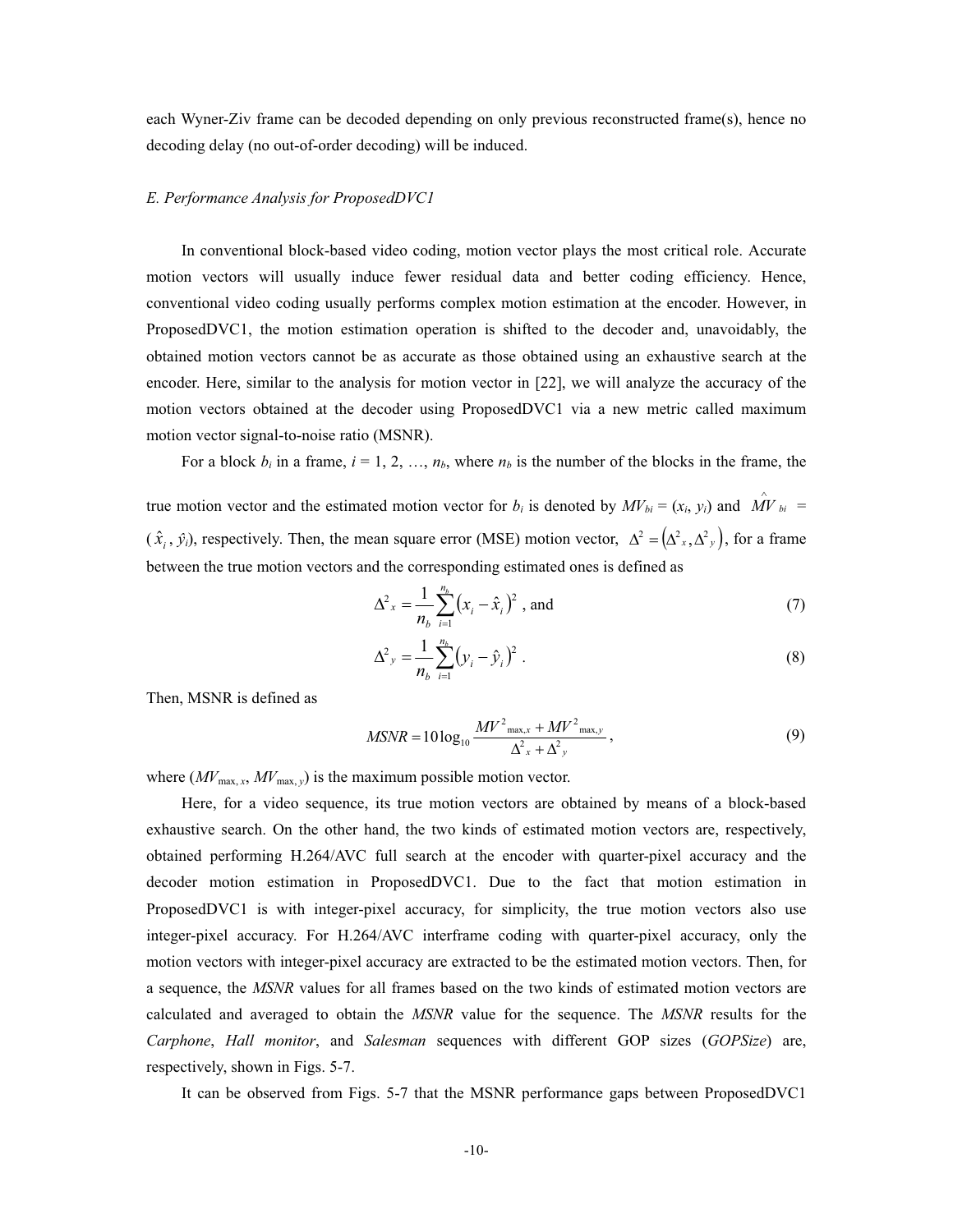and H.264/AVC interframe coding are from 0.1 to 0.4 dB. For fast-motion sequences (*e.g.*, *Carphone*), higher bitrates can allow more blocks with *non-skip* mode to be used so as to produce larger MSNR value in ProposedDVC1. Therefore, the MSNR gap between H.264/AVC and ProposedDVC1 is smaller for higher bitrates. For slow/middle-motion sequences (*e.g.*, *Hall monitor* and *Salesman*), most blocks are with zero or small motion vectors, and too many blocks with *non-skip* mode are meaningless. Hence, in cases with higher bitrates, more bits cannot be efficiently used for motion estimation, and *MSNR* gaps will be larger. On the other hand, for smaller GOP sizes (*e.g.*, *GOPSize* = 2), the motion estimation for H.264/AVC interframe coding is less efficient than that with larger GOP sizes. Hence, the *MSNR* gaps can become smaller when the bitrate increases. On the contrary, for larger GOP sizes (*e.g.*,  $GOPSize = 8$ ), the motion estimation for H.264/AVC interframe coding is efficient. Hence, the *MSNR* gaps will become larger when the bitrate increases. Based on the analysis for the motion vector accuracy, the performance for ProposedDVC1 can be evaluated. The complete evaluation of rate-distortion (RD) performance is in Section IV.





**Fig. 5. MSNR performance for the** *Carphone* **sequence with** *GOPSize* **= 2.** 

**Fig. 6. MSNR performance for the** *Hall monitor* **sequence with** *GOPSize* **= 4.** 



**Fig. 7. MSNR performance for the** *Salesman* **sequence with** *GOPSize* **= 8.** 

# **III. PROPOSED DISTRIBUTED VIDEO CODING BASED ON ROBUST MEDIA HASHING**

In this section, a new Wyner-Ziv video codec based on robust media hashing is described, denoted by "ProposedDVC2." In ProposedDVC2, no motion-compensated interpolation/extrapolation is performed at both the encoder and the decoder, no ECC is applied, and no feedback channel is required. In particular, the key characteristic is that both the encoder and the decoder are with low-complexity.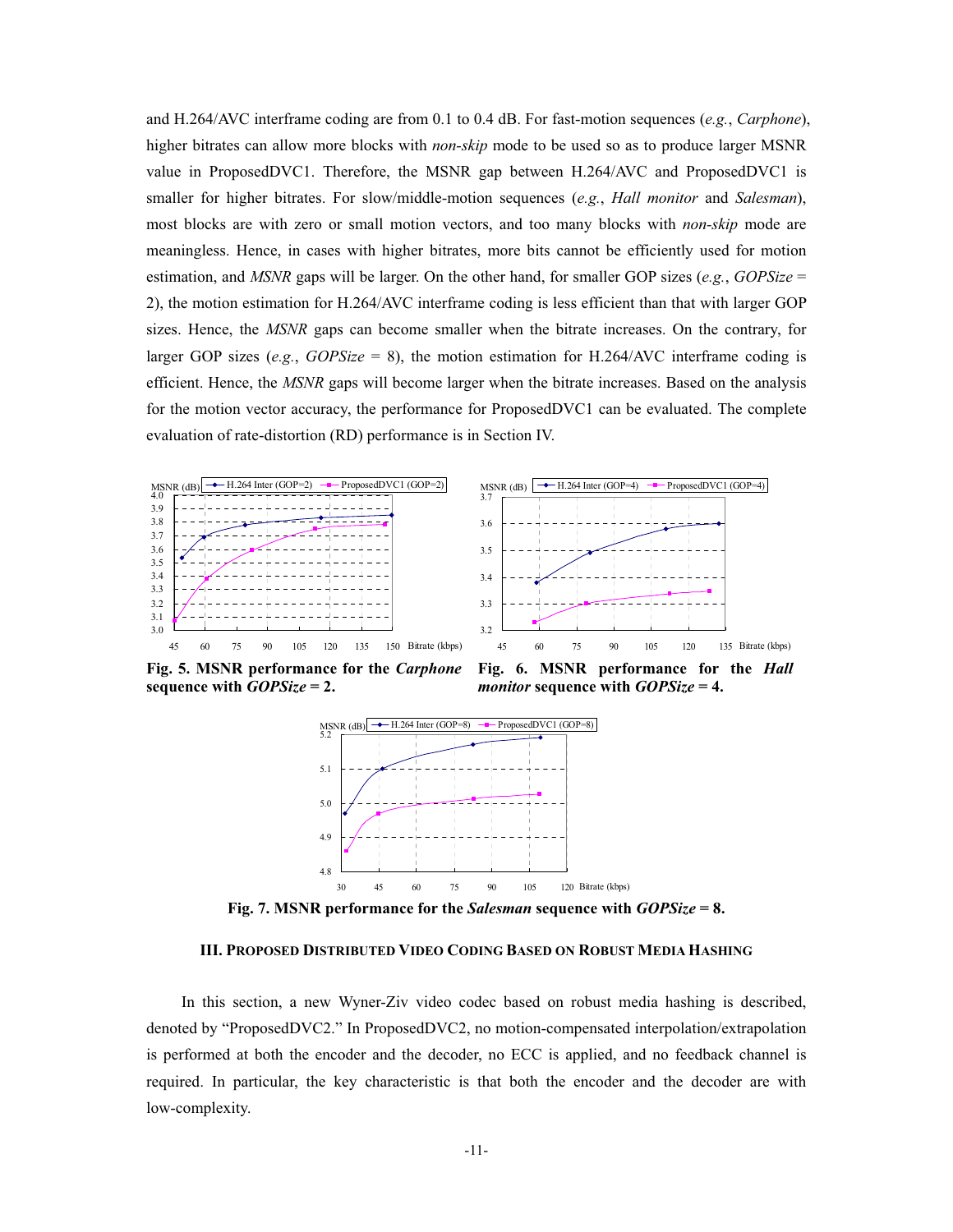# *A. Problem Formulation*

In view of the fact that image hashing [23]-[24] is able to capture the essence of an image (or a video frame) while reducing storage requirement, ProposedDVC2 is presented by exploiting hash modification to achieve Wyner-Ziv frame recovery without needing motion estimation. This problem is associated with the proper selection of the length of an image (or frame) hash under the constraint of trade-off between visual quality and coding efficiency. The problem can be defined as follows.

**Problem 2 (Media hashing for Wyner-Ziv frame reconstruction)**: For a Wyner-Ziv frame, *W*, its most significant features, extracted by comparing the hash values of *W* and those of its reference frame *I*, should be properly selected such that

$$
PSNR(W, \hat{W}) \ge \text{desired PSNR value, and} \tag{10}
$$

$$
PSNR(W, \hat{W}) \gg PSNR(I, \hat{W}),\tag{11}
$$

where *PSNR* denotes the peak signal to noise ratio (PSNR), and  $\hat{W}$  is an estimate of *W*, obtained by modifying *I* using the significant features of *W*.

 To solve this problem, our robust image hashing scheme, called structural digital signature (SDS) [23] is modified and applied to efficiently extract the significant difference between a Wyner-Ziv frame and its reference frame as the Wyner-Ziv bits at the encoder without performing motion estimation. Then, these transmitted Wyner-Ziv bits are incorporated with the generated side information (*i.e.*, the decoded/generated reference frame) to reconstruct the Wyner-Ziv frame at the decoder without performing motion estimation.

#### *B. Structural Digital Signature*

 The structural digital signature method proposed in [23], which can extract the most significant components and provide a compact representation for an image efficiently, is adopted in ProposedDVC2. SDS is constructed in the discrete wavelet transform (DWT) domain due to its excellent multiscale and precise localization properties. In fact, the SDS is derived from the interscale relationships between wavelet coefficients.

For an image of size  $M_1 \times M_2$ , a *J*-scale DWT is performed. Let  $w_{s,o}(x, y)$  represent a wavelet coefficient at scale *s*, orientation *o*, and position  $(x, y)$ ,  $0 \le s \le J$ ,  $1 \le x \le M_l$ , and  $1 \le y \le M_2$ . It is known that a large/small scale represents a coarser/finer resolution of an image, *i.e.*, the low/high frequency part. The orientation *o* may be in a horizontal, vertical, or diagonal direction. The interscale relationships between wavelet coefficients can be converted into the relationships between the parent node  $w_{s+1,o}(x, y)$  and its four child nodes  $w_{s,o}(2x + i, 2y + j)$ ,  $0 \le i, j \le 1$ , with

$$
|| w_{s+1,o}(x, y) | - | w_{s,o}(2x + i, 2y + j)|| \ge \delta,
$$
\n(12)

where  $\delta$  is a postive number.

Slightly different from [23], for each pair consisting of a parent node  $w_{s+1,o}(x, y)$  and its four child nodes  $w_{s,o}(2x + i, 2y + j)$ , the maximum magnitude difference is calculated as

$$
max\_mag\_diff_{s+1,o}(x, y) = \max_{0 \le i, j \le l} ||w_{s+1,o}(x, y)|| - |w_{s,o}(2x + i, 2y + j)||. \tag{13}
$$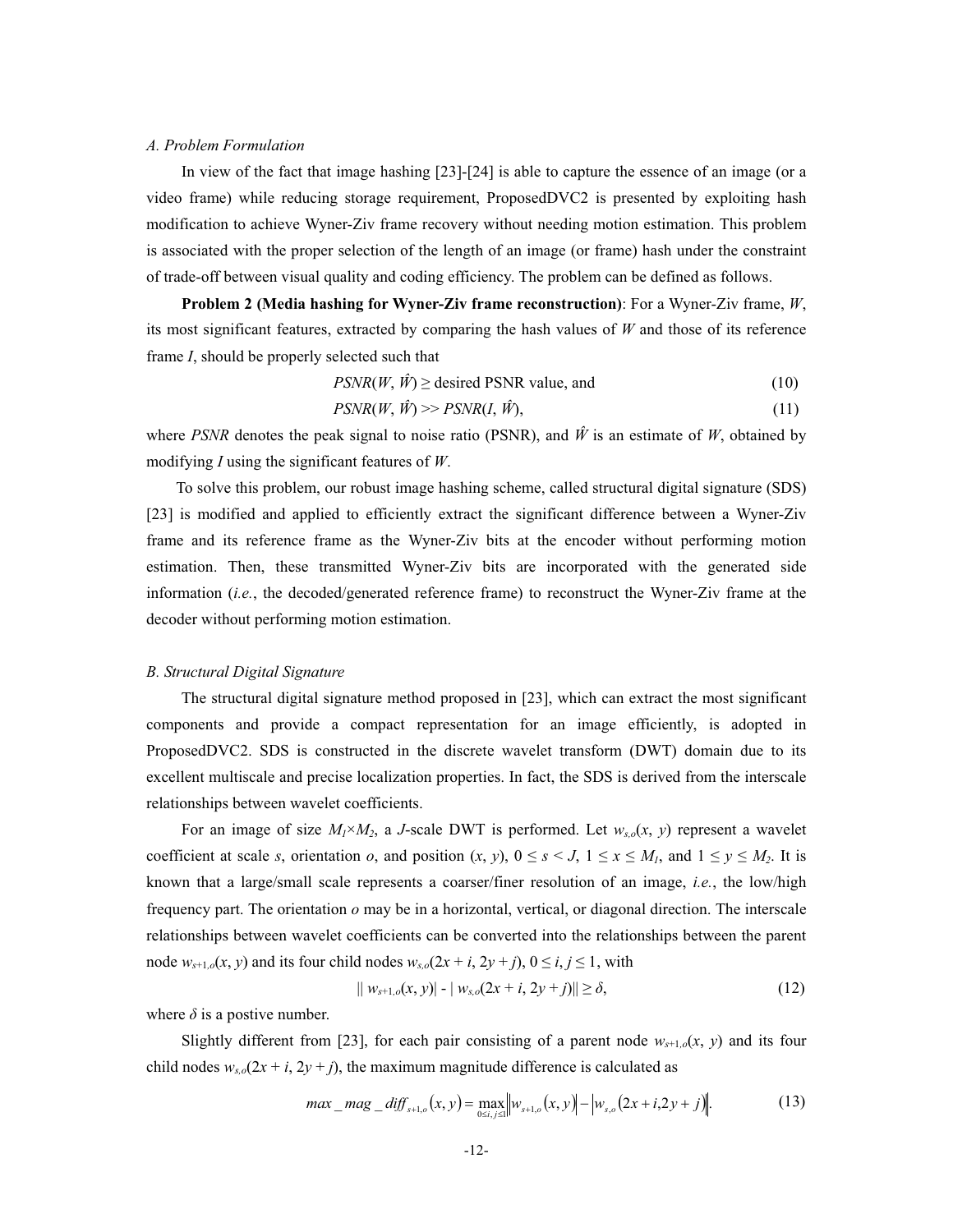Based on [23], the significance of a parent-child pair is completely dependent on their magnitude difference. The larger the difference is, the more significant the parent-child pair is. Here, all the "parent-4 children pairs" in a wavelet image will be arranged, *i.e.*, sorted in decreasing order based on their maximum magnitude differences. The first *L* parent-4 children pairs are selected for constructing the SDS of an image, where *L* denotes the SDS length. *L* should be properly determined in order to ensure that the selected parent-4 children pairs are really significant. The selection of *L* will be discussed later.

 Once the significant parent-4 children pairs are selected, each pair will be assigned a symbol representing what kind of relationship this pair carries. According to the interscale relationship existing among wavelet coefficients, there are four possible relationship types. Assume the magnitude of a parent node *p* is larger than that of its child node *c*. When  $|p| \ge |c|$ , the four possible relationships of the pair are (a)  $p \ge 0$ ,  $c \ge 0$ ; (b)  $p \ge 0$ ,  $c < 0$ ; (c)  $p < 0$ ,  $c \ge 0$ ; and (d)  $p < 0$ ,  $c < 0$ . To make the above-mentioned relationships compact, the relations (a) and (b) can be merged to form a signature symbol "+1" when  $p \ge 0$  and c is ignored. On the other hand, the relations (c) and (d) can be merged into another signature symbol "-1" when  $p < 0$  and  $c$  is ignored. That is, one should keep the sign of the larger node unchanged while ignoring the smaller one under the constraint that their original interscale relationship is still preserved. Similarly, the signature symbols "+2" and "-2" can be defined under the constraint  $|p| \le |c|$ . In summary, the signature symbol  $sym(p, c)$  is defined as

 $\mathbb{Z}$  and  $\mathbb{Z}$ 

$$
sym(p, c) = \begin{cases} +1 & \text{if } & (|p| \ge |c|) \text{ and } (p \ge 0), \\ -1 & \text{if } & (|p| \ge |c|) \text{ and } (p < 0), \\ +2 & \text{if } & (|p| < |c|) \text{ and } (c \ge 0), \\ -2 & \text{if } & (|p| < |c|) \text{ and } (c < 0). \end{cases}
$$
(14)

Those pairs not included in the SDS (outside the first *L* pairs) will be labeled by the symbol, "0." Each parent-4 children pair in a wavelet image will be labeled by one of the five symbols (+1, -1, +2, -2, and 0). Here, the SDS information for a selected parent-4 children pair includes (a) its signature symbol (except "0"); (b) the spatial position of the parent node; and (c) the maximum magnitude difference.

#### *C. Proposed Wyner-Ziv Video Codec (ProposedDVC2)*

 The block diagram of ProposedDVC2 is shown in Fig. 8. The proposed Wyner-Ziv encoder and decoder in ProposedDVC2 are described in the following sections. We also analyze the required parameters and the computational complexity.

# *C.1. Proposed Wyner-Ziv video encoder in ProposedDVC2*

In ProposedDVC2, at the encoder, an input video sequence is divided into several GOPs, in which a GOP consists of a key frame followed by several Wyner-Ziv frames. For a frame  $I_i$ ,  $i = 0, 1$ , 2, …, *NFrame* – 1, where *NFrame* denotes the number of frames in a sequence, if *i* mod *GOPSize* = 0,  $I_i$  denotes a key frame; otherwise, it is a Wyner-Ziv frame.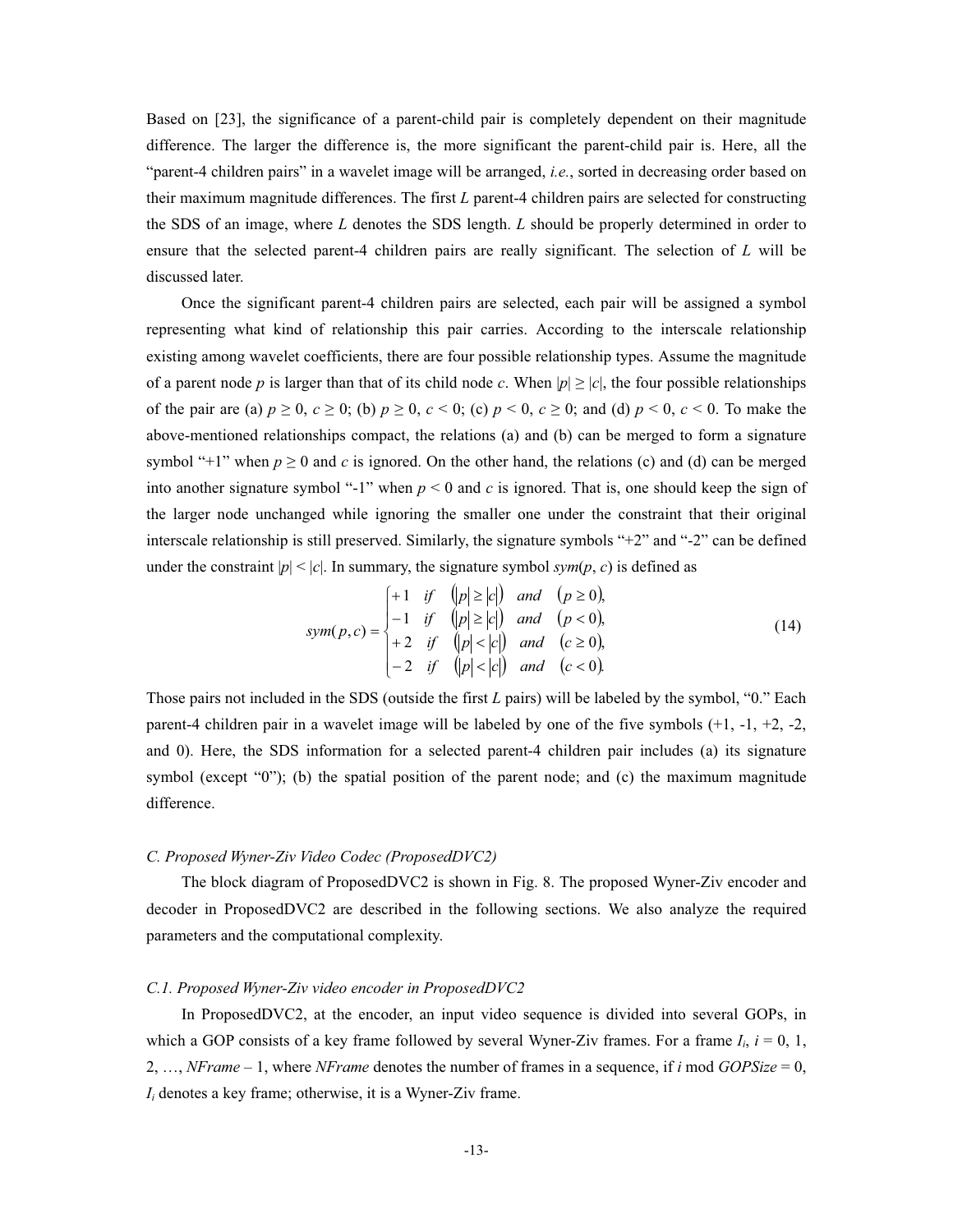

**Fig. 8. The proposed Wyner-Ziv video codec based on robust media hashing (ProposedDVC2).** 

At the encoder, for each frame  $I_i$ , the luminance component of the central  $2^n \times 2^n$  square area within the frame is extracted as  $F_i$ . For example, for a QCIF frame  $I_i$  of size 176×144, the luminance component of the central  $128\times128$  ( $n = 7$ ) square area is extracted as  $F_i$ . The remaining area within  $I_i$ is denoted by  $B_i$ . In addition, the chrominance components of the whole frame  $I_i$  are included in  $B_i$ . Usually, *Fi* and *Bi* correspond to the foreground and the background of a frame, respectively, as shown in Fig. 9.

For convenience, some notations are defined as follows. The wavelet image of  $F_i$  is denoted by *X<sub>i</sub>*. The reconstructed  $F_i$  at the decoder is denoted by  $\hat{F}_i$ . The wavelet image of  $\hat{F}_i$  is denoted by  $Y_i$ . The SDS of  $F_i$  is denoted by  $S_i$ . The length of  $S_i$  is denoted by  $L_i$ . The reconstructed  $B_i$  at the decoder is denoted by  $\hat{B}_i$ .

Each key frame  $I_i$  is encoded using the H.264/AVC intraframe encoder. An additional operation for a key frame is to extract the SDS  $S_i$  from its foreground  $F_i$  of size  $2^n \times 2^n$ . During the process of extracting  $S_i$ , the DWT is applied to transform  $F_i$  to the wavelet image  $X_i$ . The SDS  $S_i$  for  $F_i$  with length  $L_i$  is extracted from  $X_i$  and stored in the encoder buffer for encoding the previous/next Wyner-Ziv frame. The outputs of the H.264/AVC intraframe encoder form the key frame bits.

For each Wyner-Ziv frame  $I_i$ , its foreground  $F_i$  of size  $2^n \times 2^n$  is extracted and wavelet transformed to be  $X_i$ . Then, the similarity between  $F_i$  and its foreground reference frame  $R_i$  is evaluated, where  $R_i$  can be available from the encoder buffer. Here, the reference frame  $R_i$  for  $F_i$  is determined as follows.

- (a) If the immediate previous frame  $(I_{i\text{-}l})$  of  $I_i$  is a key frame, the reference frame for  $F_i$  is set to the foreground  $(F_{i-1})$  of  $I_{i-1}$ . That is,  $R_i = F_{i-1}$ .
- (b) If the immediate next frame  $(I_{i+1})$  of  $I_i$  is a key frame, the reference frame for  $F_i$  is set to the foreground  $(F_{i+1})$  of  $I_{i+1}$ . That is,  $R_i = F_{i+1}$ .
- (c) If  $I_i$  is between two Wyner-Ziv frames, the reference frame for  $F_i$  is set to the frame simply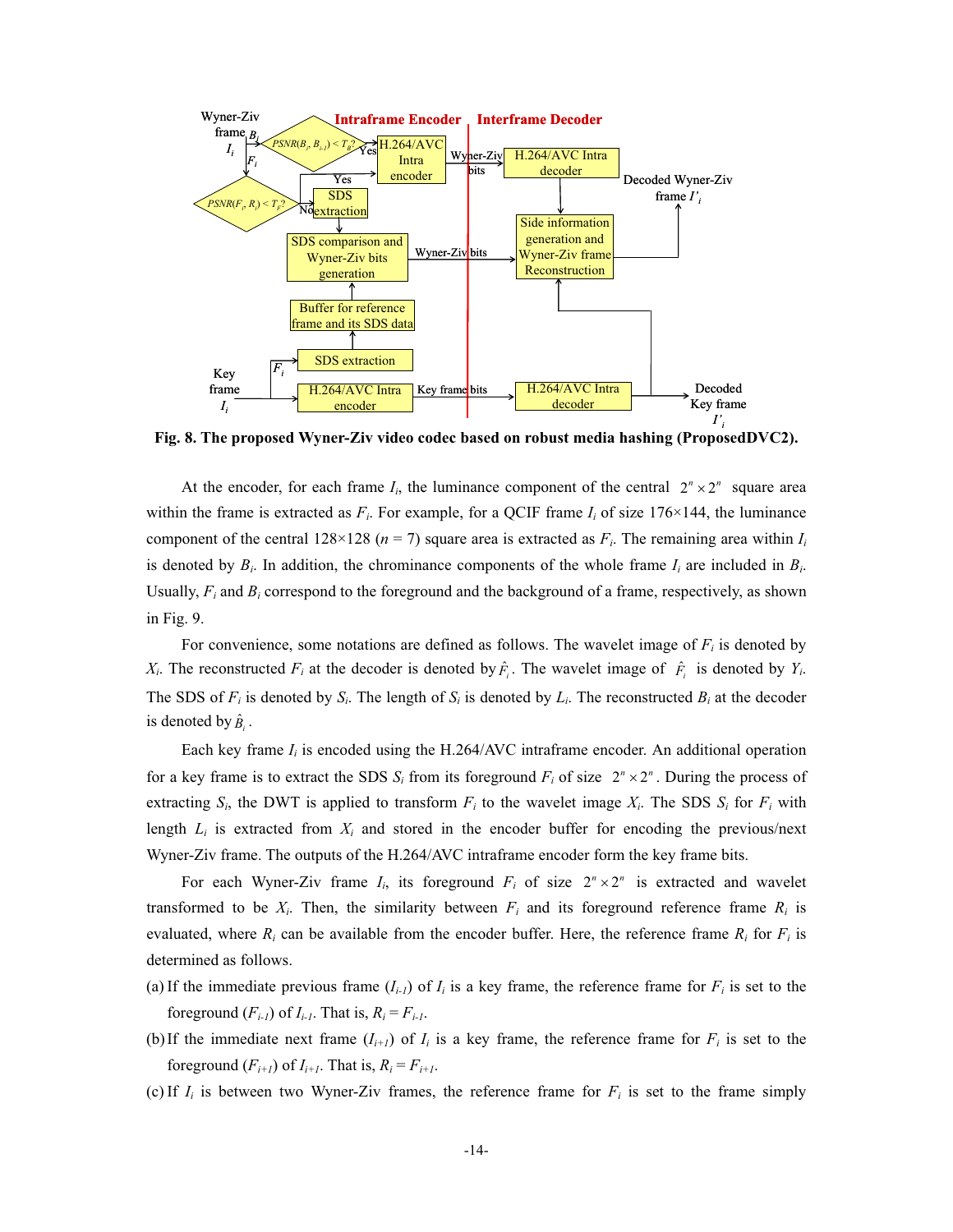interpolated (averaged) by the foregrounds of the two nearest key frames.



Fig. 9. The decomposition of a QCIF video frame  $I_i$  into a foreground component  $(F_i)$  and a **background component (***Bi***).**

For example, consider a video sequence,  $I_0$ ,  $I_1$ ,  $I_2$ ,  $I_3$ ,  $I_4$ , …, with *GOPSize* = 4, *i.e.*,  $I_0$ ,  $I_4$ ,  $I_8$ , … are key frames while the others are Wyner-Ziv frames. Based on the above definitions for reference frames, the reference frame  $R_1$  for  $F_1$  is  $F_0$ , the reference frame  $R_2$  for  $F_2$  is the frame averaged by  $F_0$ and  $F_4$ , the reference frame  $R_3$  for  $F_3$  is  $F_4$ , and so on. The major principle is that the reference frame for a Wyner-Ziv frame is derived from neighboring key frames, instead of Wyner-Ziv frames. That is, key frames are always intra-encoded with higher quality and intra-decoded. They are more suitable to be reference frames for Wyner-Ziv frames.

In this study, the PSNR value,  $PSNR(F_i, R_i)$ , is used to evaluate the similarity between  $F_i$  and  $R_i$ . If  $PSNR(F_i, R_i) < T_a$ , the SDS length  $L_i$  of  $F_i$  is set to  $L_i$ . If  $T_a \leq PSNR(F_i, R_i) < T_b$ ,  $L_i$  is set to  $L_2$ . If  $PSNR(F_i, R_i) \geq T_b$ ,  $L_i$  is set to  $L_3$ . The relationship among  $L_1, L_2$ , and  $L_3$ , and the selection of  $T_a$  and  $T_b$ will be described later. Finally, the SDS  $S_i$  for  $F_i$  with length  $L_i$  is extracted from  $X_i$  (the wavelet image of  $F_i$ ).

The remaining work for encoding  $F_i$  is to extract the most significant wavelet coefficients in  $X_i$ by comparing  $S_i$  and  $S_{Ri}$ , which is available from the encoder buffer and extracted from the reference frame *Ri*.

For  $S_i$ , each signature symbol  $sym_i(p, c)$  (= +1, -1, +2, -2, or 0) will be compared with the corresponding symbol *sym<sub>RI</sub>*(*p*, *c*) in *S<sub>Ri</sub>* with the same position for the parent node. If  $sym_i(p, c) \neq$  $sym_{Ri}(p, c)$ , the corresponding parent-4 children pair of *sym<sub>i</sub>*( $p, c$ ) in  $S_i$  is determined to be significant. If  $sym_i(p, c) = sym_{R_i}(p, c) \neq 0$ , then their corresponding maximum magnitude difference (Eq. (13)) will be compared. If the difference of their maximum magnitude differences is larger than a threshold *Di*, then the parent-4 children pair corresponding to *symi*(*p*, *c*) is determined to be significant; otherwise, it is insignificant. That is, we intend to efficiently extract the wavelet coefficients from the wavelet domain  $X_i$  of  $F_i$ , that are significantly different from the corresponding ones from  $X_{R_i}$  of  $R_i$ . For each significant parent-4 children pair, the position of the parent node and their corresponding five quantized wavelet coefficients form the Wyner-Ziv bits. Here, for a  $2^n \times 2^n$  square area  $F_i$ , it takes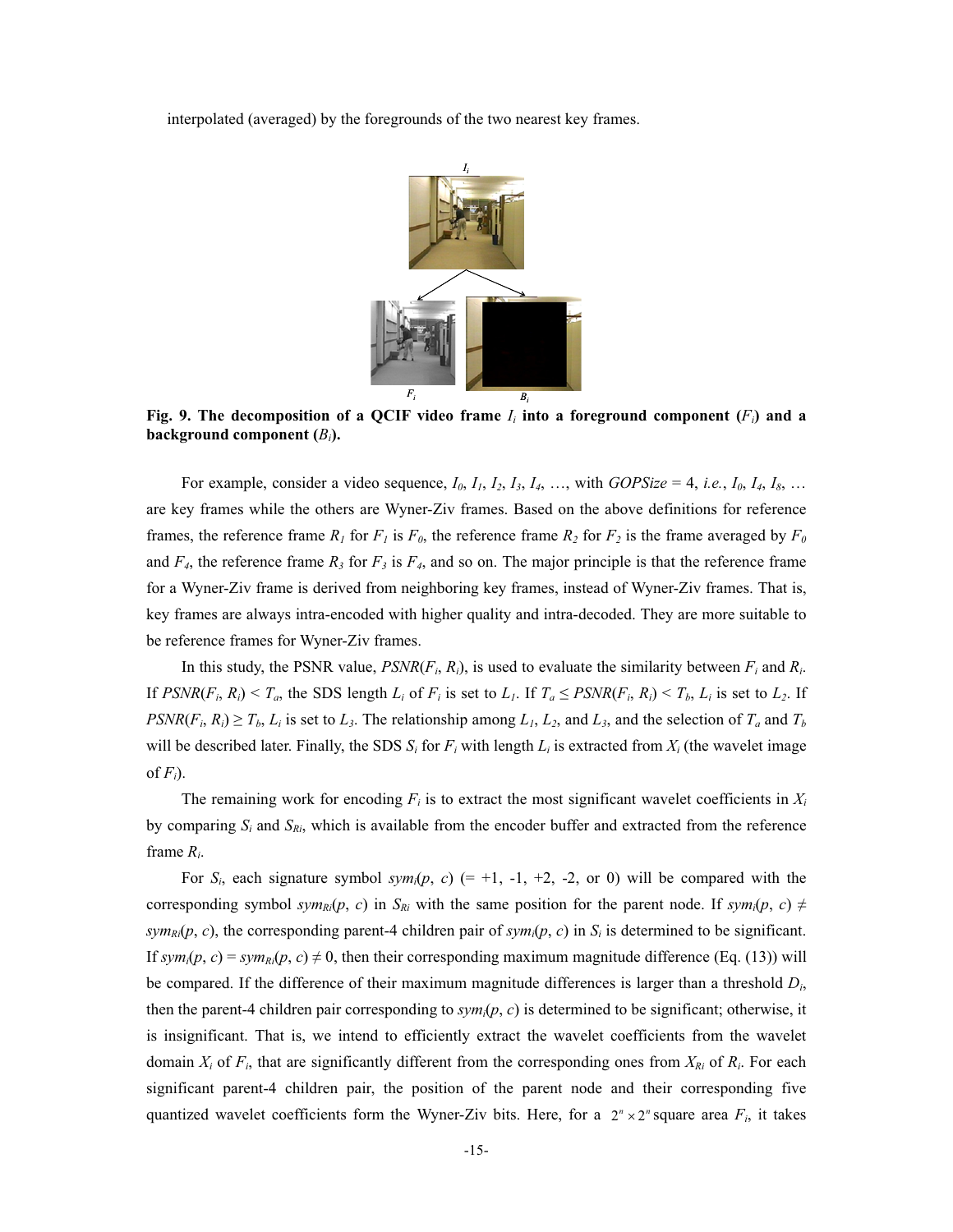$log_2(2^n \times 2^n)$  bits to denote a parent-node position. Similar to [25], a wavelet coefficient, *w*, is quantized as

$$
\hat{w} = \lfloor w/Q_s + 0.5 \rfloor, \tag{15}
$$

where  $Q_s$  denotes the quantization parameter for the wavelet scale *s* that *w* belongs in, and  $| \cdot |$ denotes the floor operation. Then all the quantized significant wavelet coefficients are entropy encoded. Finally, both the key frame bits and the Wyner-Ziv bits will be transmitted to the decoder. An illustrated example for encoding with *GOPSize* = 4 in ProposedDVC2 is shown in Fig. 10.



**Fig. 10. An illustrated example for encoding with** *GOPSize* **= 4 in ProposedDVC2.** 

Similar to the selection for  $L_i$ ,  $D_i$  is selected as follows. If  $PSNR(F_i, R_i) < T_a$ ,  $D_i$  is set to  $D_i$ . If  $T_a$  $\leq$  *PSNR*(*F<sub>i</sub>*, *R<sub>i</sub>*)  $\lt$  *T<sub>b</sub>*, *D<sub>i</sub>* is set to *D<sub>2</sub>*. If *PSNR*(*F<sub>i</sub>*, *R<sub>i</sub>*)  $\geq$  *T<sub>b</sub>*, *D<sub>i</sub>* is set to *D<sub>3</sub>*. Obviously, the larger *PSNR*(*F<sub>i</sub>*,  $R_i$ ) is, the more similar  $F_i$  and  $R_i$  are. When  $F_i$  and  $R_i$  are similar, significant wavelet coefficients in  $F_i$ different from the corresponding ones in  $R_i$  that should be extracted are few, implying that smaller  $L_i$ and larger  $D_i$  should be used, and vice versa. Here,  $L_1$ ,  $L_2$ ,  $L_3$ ,  $D_1$ ,  $D_2$ , and  $D_3$  can be adjusted to generate different amounts of the Wyner-Ziv bits under the constraints:  $L_1 \ge L_2 \ge L_3$  and  $D_1 \le D_2 \le D_3$ .

For each Wyner-Ziv frame  $I_i$ , its background  $B_i$  is either encoded using the H.264/AVC intraframe encoder or skipped based on the background content differences. That is, if *PSNR*(*Bi*, *Bi-1*)  $\leq T_G$ , where  $T_G$  is a predefined positive threshold,  $B_i$  is encoded using the H.264/AVC intraframe encoder. Otherwise,  $B_i$  is skipped. Usually,  $B_i$  is encoded only for fast-motion video sequences.

On the other hand, for the foreground  $F_i$  of a Wyner-Ziv frame  $I_i$ , if the video contents between  $F_i$  and  $R_i$  are sufficiently different, more significant wavelet coefficients for  $F_i$  will be extracted, which will be encoded inefficiently. Hence, if  $PSNR(F_i, R_i) \leq T_F$ , where  $T_F$  is a predefined positive threshold,  $F_i$  will be encoded using the H.264/AVC intraframe encoder. However, this kind of case usually occurs only for fast-motion video sequences.

# *C.2. Determination of thresholds*  $T_a$  *and*  $T_b$

The determination of  $T_a$  and  $T_b$  is described as follows. Obviously, if  $F_i$  and  $R_i$  are very similar, *i.e.*,  $PSNR(F_i, R_i)$  is sufficiently large, a large value of  $L_i$  is meaningless. On the other hand, if  $F_i$  and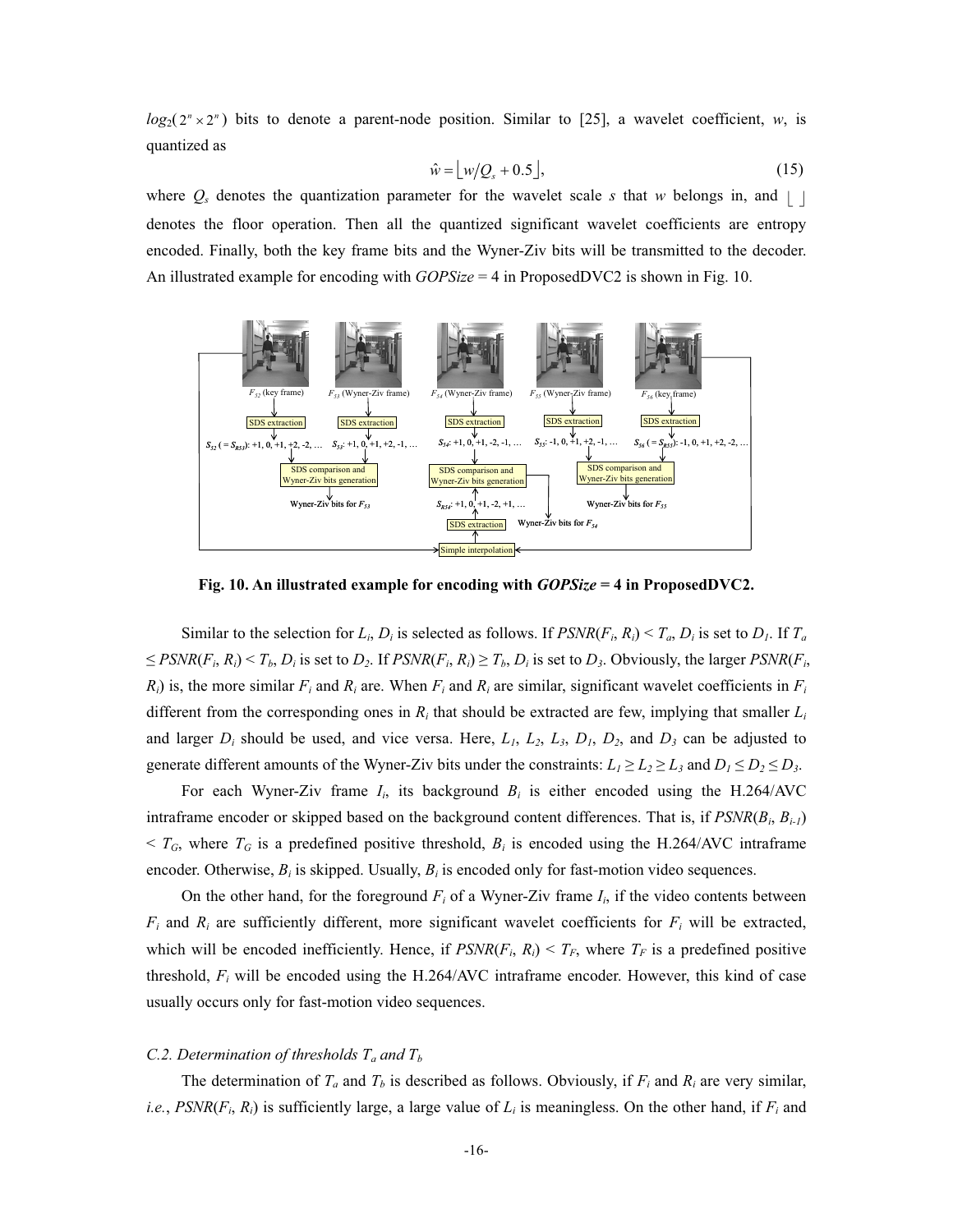$R_i$  are very different, a large value of  $L_i$  is useful. Now, we want to roughly evaluate the quality of the reconstructed Wyner-Ziv frames under different SDS lengths to determine  $T_a$  and  $T_b$ . The two thresholds can be viewed as the break points indicating what SDS length should be used for the current Wyner-Ziv frame. They can be approximately determined from the relationship between each pair of  $PSNR(F_i, R_i)$  and  $PSNR(F_i, F'_i)$  under different SDS lengths for several video sequences, where  $F'$ *i* is obtained as follows. The significant quantized wavelet coefficients for  $F_i$  are extracted by comparing  $S_i$  and  $S_{Ri}$  under different SDS lengths. Only the wavelet coefficients of each parent-4 children pair for  $F_i$  with the symbol different from the corresponding symbol in  $R_i$  are filled into the wavelet image  $Y_{Ri}$  of  $\hat{R}_i$  (the reconstructed  $R_i$  at the decoder). The filled image is inverse wavelet transformed to obtain  $F'$ <sup>*i*</sup>. The relationship between  $PSNR(F_i, R_i)$  and  $PSNR(F_i, F'$ <sup>*i*</sup>) under the four different SDS lengths is shown in Fig. 11 for *GOPSize* = 4. It can be observed from Fig. 11 that when  $PSNR(F_i, R_i) \geq 38$  dB, the differences among various  $PSNR(F_i, F'_i)$  values under the four different SDS lengths are not significant. However, when  $PSNR(F_i, R_i)$  < 34 dB, the differences among the  $PSNR(F_i, F'_i)$  values under the four different SDS lengths are more significant. Here,  $T_a$  and  $T_b$  are set to 34 dB and 38 dB, respectively, based on empirical observations. However,  $T_a$  and  $T_b$  can be also adjusted based on desired target bitrates or current network conditions. That is, if the desired target bitrate is with low bitrate, both  $T_a$  and  $T_b$  should be smaller to induce smaller  $L_i$ , larger  $D_i$ , and fewer Wyner-Ziv bits. Otherwise, they should be larger. Similarly, if current network traffic load is heavy, the low bitrate case should be applied and vice versa.



Fig. 11. The relationships between  $PSNR(F_i, R_i)$  (the horizontal axis) and  $PSNR(F_i, F_i)$  (the **vertical axis) under the four different SDS lengths.** 

# *C.3. The buffer size for storing SDS information*

For the purpose of calculating  $PSNR(F_i, R_i)$  and comparing  $S_i$  and  $S_{R_i}$ , both  $R_i$  and  $S_{R_i}$  should be stored in the buffer. The required buffer size can be calculated as follows. It takes  $8 \times 2^n \times 2^n$  bits to store uncompressed  $R_i$ . For storing  $S_{R_i}$ , its three components should be stored as follows: (a) it takes 2 bits to store each signature symbol; (b) it takes  $log_2(2^n \times 2^n)$  bits to store each parent node position in  $R_i$  of size  $2^n \times 2^n$ ; and (c) it takes  $log_2(Dif f_{Ri})$  bits to store the maximum magnitude difference (*Diff<sub>Ri</sub>*) for each parent-4 children pair. For  $S_{Ri}$  with length  $L_{Ri}$ , it takes  $L_{Ri} \times [2 + log_2(2^n \times 2^n) + log_2(Diff_{Ri})]$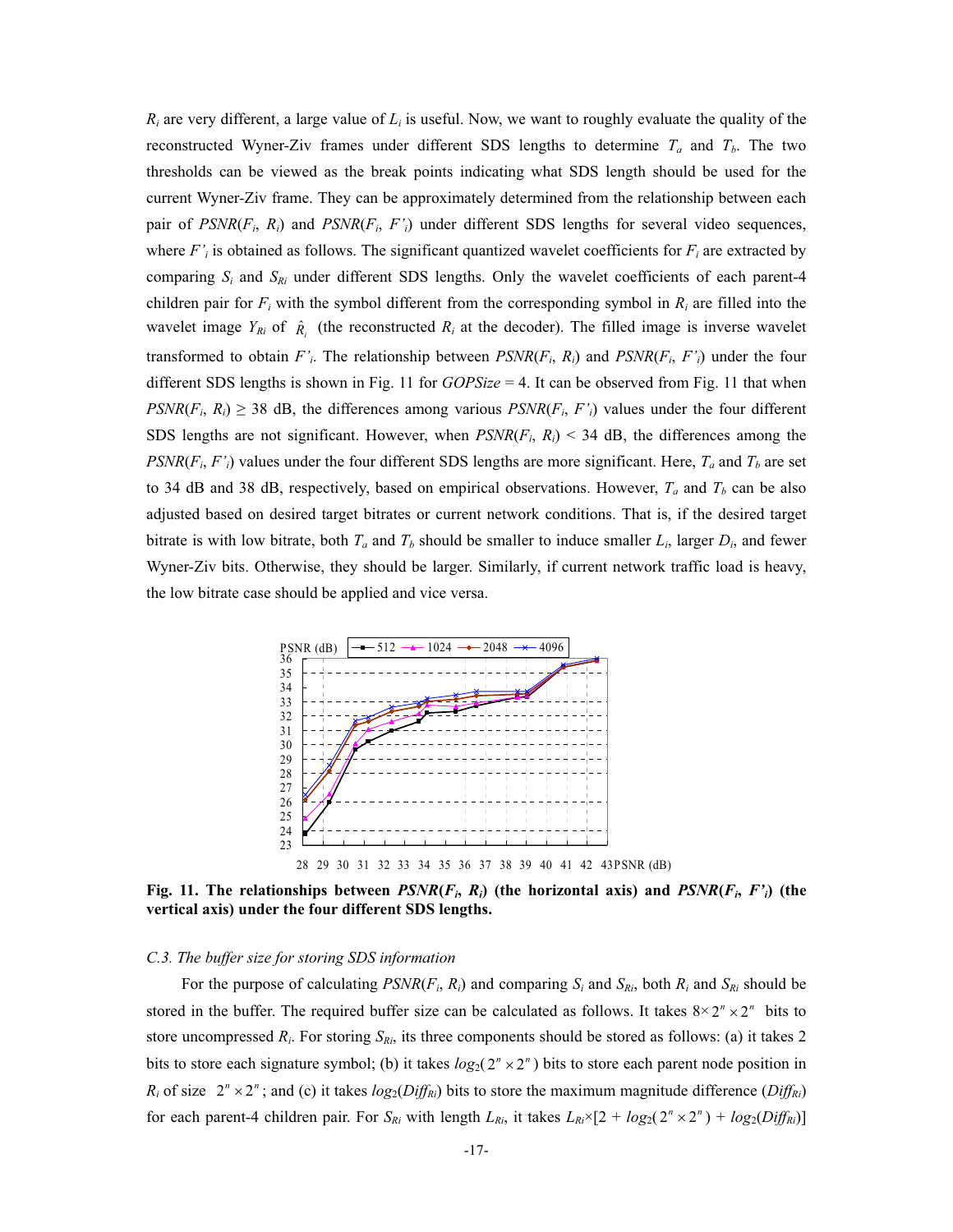bits to store  $S_{Ri}$ . Totally, the required encoder buffer size is  $\{8 \times 4^n + L_{Ri} \times [2 + 2n + log_2(Diff_{Ri})]\}$  bits. For example, in this study, the maximum possible SDS length is 4096, *i.e.*,  $max{L_{Ri}}$  = 4096. The range for the wavelet coefficients is [-4096, 4096], hence, the maximum possible maximum magnitude difference is 4096, *i.e.*,  $max\{Diff_{Ri}\} = 4096$ . When  $R_i$  is with size 128×128, *i.e.*,  $n = 7$ , the required buffer size is  $[8 \times 4^7 + 4096 \times (2 + 2 \times 7 + log_2 4096)]$  bits = 245,760 bits = 30 Kbytes.

#### *C.4. Proposed Wyner-Ziv video decoder in ProposedDVC2*

 At the decoder, each key frame is decoded using the H.264/AVC decoder. For each Wyner-Ziv frame  $I_i$ , the received Wyner-Ziv bits and the side information are used to reconstruct  $Y_i$  (the wavelet image of  $\hat{F}_i$ ). First, the significant wavelet coefficients recorded in the Wyner-Ziv bits are entropy decoded and dequantized. Here, the side information is the wavelet image  $(Y_{Ri})$  of the reconstructed foreground reference frame  $(\hat{R}_i)$ , corresponding to  $R_i$ .  $\hat{R}_i$  denotes the foreground component of the immediate previous reconstructed key frame or the immediate next reconstructed key frame or the frame interpolated from the two nearest reconstructed neighboring key frames. The side information  $Y_{Ri}$  is obtained by wavelet transforming  $\hat{R}_i$ . Then,  $Y_i$  is reconstructed by filling the decoded significant wavelet coefficients into the wavelet image  $Y_{Ri}$ . Finally,  $Y_i$  is directly used to reconstruct  $F_i$ 

by inverse wavelet transforming  $Y_i$  to  $\hat{F}_i$ . On the other hand, if  $F_i$  is intra-encoded at the encoder, it is

decoded using the H.264/AVC intraframe decoder as  $\hat{F}_i$ . For reconstruction of the background component, if  $B_i$  is skipped at the encoder, it is reconstructed by copying the corresponding regions in the immediate previous reconstructed frame as  $\hat{B}_i$ . Otherwise, it is decoded using the H.264/AVC intraframe decoder as  $\hat{B}_i$ . Finally  $\hat{F}_i$  and  $\hat{B}_i$  are combined to reconstruct  $I_i$  as  $\hat{I}_i$ .

#### *D. Computational Complexity of ProposedDVC2*

 The computational complexity of ProposedDVC2 is dominated by those of the DWT, SDS extraction, and entropy encoding. The heaviest task in the SDS extraction is the sorting operation, which can be efficiently performed by using the quick sort algorithm. Without performing motion estimation, the computational complexity of the proposed encoder should be in the similar order of that of a conventional intraframe encoder, consisting of the DCT and entropy coding. On the other hand, the computational complexity of the proposed Wyner-Ziv video decoder is dominated by those of the inverse DWT and entropy decoding, which is in the order of a conventional intraframe decoder. Hence, unlike most existing Wyner-Ziv video codecs, ProposedDVC2 is with light encoder and light decoder. However, the decoder will induce some delay due to the fact that the reference frames for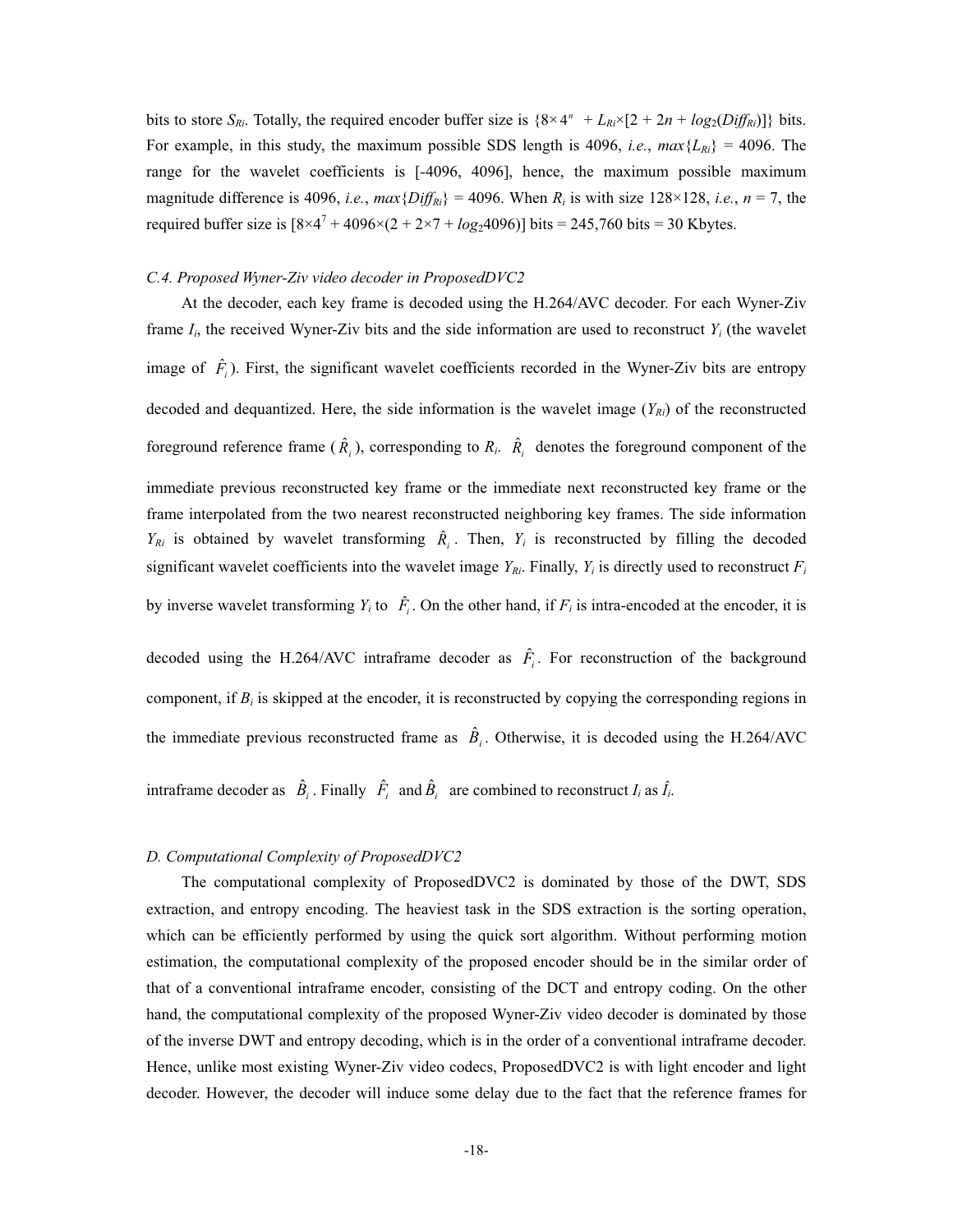some Wyner-Ziv frames should be derived from the next key frame of the next GOP. For example, the second Wyner-Ziv frame in a GOP with *GOPSize* = 4 will have 2-frame delays. The third Wyner-Ziv frame in a GOP with *GOPSize* = 4 will have 1-frame delay. The maximum possible decoding delay (*DD*) for *GOPSize*  $\geq$  3 is *GOPSize* – 2, *i.e.*,  $0 \leq DD \leq GOPSize - 2$  for *GOPSize*  $\geq$  3. When  $1 \leq$ *GOPSize*  $\leq$  2, there is no decoding delay (*DD* = 0).

## **IV. SIMULATION RESULTS**

# *A. Experimental Setting*

 Several QCIF video sequences formatted with different GOP sizes (*GOPSize* = 2, 4, and 8), frame rate (10 frames per second (fps)), and encoded with several different bitrates were used to evaluate the two proposed Wyner-Ziv video codecs (ProposedDVC1 and ProposedDVC2). In ProposedDVC1,  $4\times4$  DCT ( $N = 4$ ) was used. Here, the bitrates were adjusted by changing the quantization parameters (QPs) of the H.264/AVC encoder for key frames, changing the quantizers for Wyner-Ziv frames, and changing the number of blocks for each coding mode (*i.e.*, changing  $T_1$  and *T2*). The number of reference frames for motion compensation at the decoder was set to 1.

In ProposedDVC2, the central square area with size  $128 \times 128$  ( $n = 7$ ) was extracted for each frame. The SDS for each 128×128 square area was extracted by setting the size of lowest frequency subband in the wavelet domain to 16×16. Here, the bitrates were adjusted by changing the QPs of the H.264/AVC encoder for key frames and the parameters,  $L_1$ ,  $L_2$ ,  $L_3$ ,  $D_1$ ,  $D_2$ ,  $D_3$ ,  $Q_s$ ,  $T_F$ , and  $T_G$  for Wyner-Ziv frames. A guideline for empirically adjusting  $L_1$ ,  $L_2$ ,  $L_3$ ,  $D_1$ ,  $D_2$ , and  $D_3$  under the constraints,  $L_1 \ge L_2 \ge L_3$  and  $D_1 \le D_2 \le D_3$ , was found to be 4096  $\ge L_1 \ge L_2 \ge L_3 \ge 512$  and  $30 \le D_1 \le$  $D_2 \le D_3 \le 240$ . For example, if the QP of the H.264/AVC intraframe encoder is set to 33, then  $L_1 =$ 2048, *L2* = 1024, *L3* = 1024, *D1* = 20, *D2* = 20, *D3* = 25, *Q0* = 20, *Q1* = 20, *Q2* = 30, *Q3* = 30, *TF* = 29 dB, and  $T_G = 28$  dB can be set to yield the bitrate = 62.39 kbps and PSNR = 34.88 dB for the *Hall Monitor* sequence. Here, all the parameters are adjusted in order to achieve the desired bitrates. One can adjust the QP of the H.264/AVC intraframe encoder to approximately achieve the desired bitrate, and then, adjust  $L_1$ ,  $L_2$ ,  $L_3$ ,  $D_1$ ,  $D_2$ ,  $D_3$ , and  $Q_s$  to accurately achieve the desired bitrate. The larger the QP of the H.264/AVC intraframe encoder is, the smaller the achieved bitrate is, and vice versa. The larger  $L_1$ ,  $L_2$ , and  $L_3$  are, the higher the achieved bitrate is, and vice versa. The larger  $D_1$ ,  $D_2$ , and  $D_3$ are, the smaller the achieved bitrate is, and vice versa. The larger  $Q_s$  is, the smaller the achieved bitrate is, and vice versa. Given a fixed QP of the H.264/AVC intraframe encoder, gradually adjusting *L1*, *L2*, *L3*, *D1*, *D2*, *D3*, and *Qs* will gradually change the achieved RD performance, and then make the RD performance become saturation. On the other hand,  $T_F$  and  $T_G$  are usually set to be smaller to make intraframe refresh for a Wyner-Ziv frame occur infrequently.

The H.264/AVC intraframe coding (*GOPSize* = 1) and H.264/AVC interframe coding [2] were employed for comparison with the two proposed codecs. Here, the setting for the H.264/AVC interframe coding is as follows: (a) the same GOP sizes (*GOPSize* = 2, 4, and 8) were employed; (b)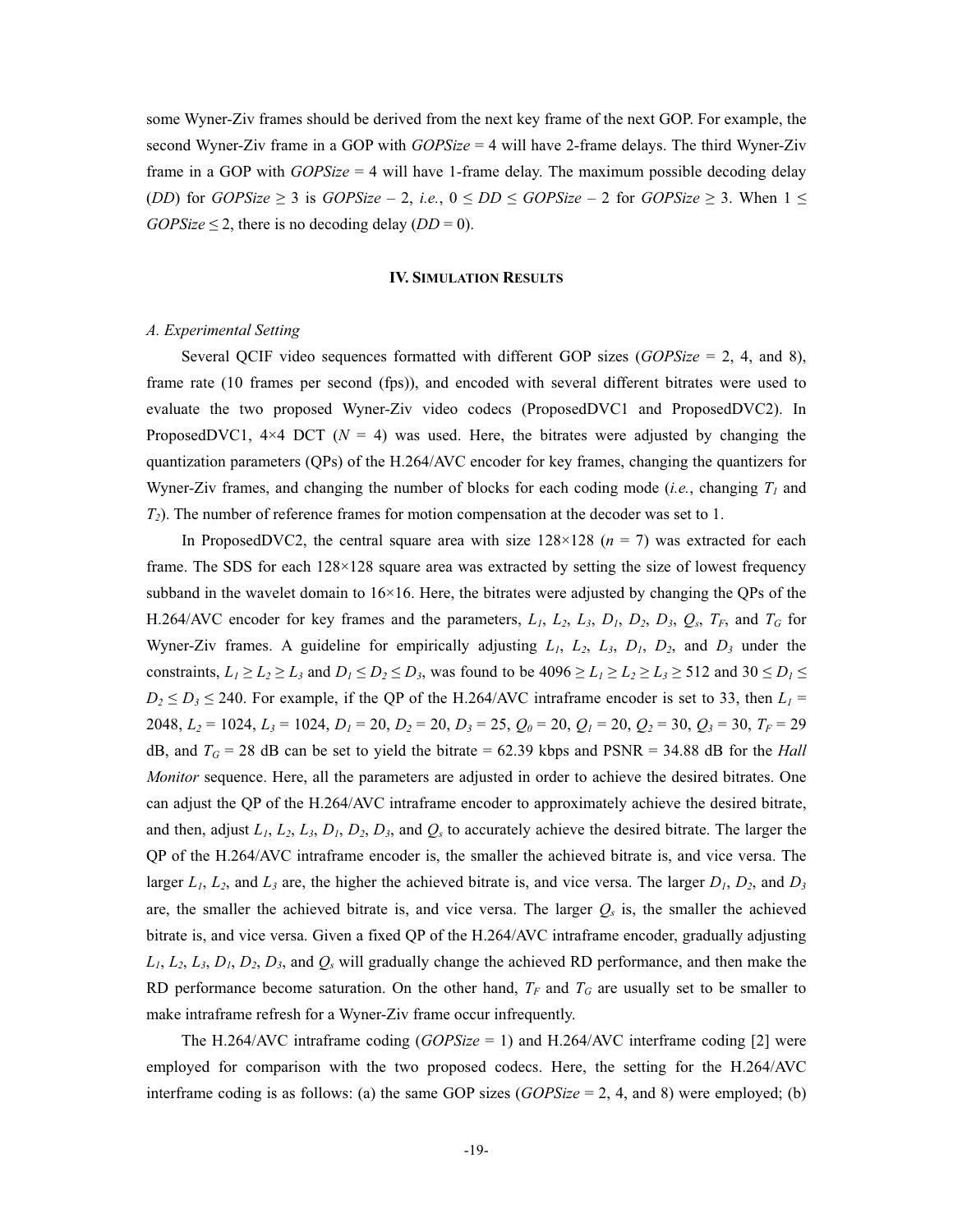each I frame was adjusted to the same as the corresponding key frames in the two proposed codecs; (c) the bitrates were adjusted by changing the QPs for each frame; (d) the number of the reference frames was set to 1; and (e) the RD optimization was off. The test video sequences were categorized as very slow-motion (*Claire*), slow/middle-motion (*Hall monitor*, *Mother and daughter*, and *Salesman*), and fast-motion (*Carphone*) sequences.

# *B. RD Performance Comparison*

In this section, the RD performance comparison was conducted under (very) low bitrates for the *Carphone*, *Claire*, *Hall monitor*, *Mother and daughter*, and *Salesman* sequences under four different methods, *i.e.*, ProposedDVC1, ProposedDVC2, H.264/AVC interframe coding, and H.264/AVC intraframe coding. The obtained results are shown in Figs. 12-19. Examples of the video frames for the *Hall Monitor* sequence with *GOPSize* = 4 decoded using the H.264/AVC interframe coding, ProposedDVC1, ProposedDVC2, and the H.264/AVC intraframe coding at similar bitrates are shown in Fig. 20 for visual quality inspection, where the initial frame number is zero.

For the very slow-motion sequence (*Claire*), several observations can be found from Fig. 12. They are described as follows: (a) when *GOPSize* = 2, the RD performance of ProposedDVC1 is slightly better than those of H.264/AVC interframe coding and ProposedDVC2 among various evaluated bitrates. The PSNR performance gains of the two proposed codecs above those of the H.264/AVC intraframe coding are from 3 to 4 dB. The PSNR performance gaps between ProposedDVC2 and the H.264/AVC interframe coding are within 1 dB; (b) when *GOPSize* = 4 (also highlighted in Fig. 13), the PSNR performance of ProposedDVC2 slightly above that of ProposedDVC1 is within 1 dB. The PSNR performance gains of the two proposed codecs above those of the H.264/AVC intraframe coding are from 4 to 6 dB. The PSNR performance gaps between the two proposed codecs and the H.264/AVC interframe coding are from 1 to 3 dB; and (c) when *GOPSize* = 8, the PSNR performance gains of ProposedDVC1 are better than those of ProposedDVC2 from 0.5 to 2 dB. The PSNR performance gains of the two proposed codecs above those of the H.264/AVC intraframe coding are from 0.5 to 7 dB. The PSNR performance gaps between the two proposed codecs and the H.264/AVC interframe coding are from 5 to 7 dB.

In conventional video coding (*e.g.*, H.264/AVC), the coding performance with larger GOP size is usually better than that with smaller GOP size due to motion estimation can efficiently reduce temporal redundancy. However, it is not usually true for distributed video coding due to the fact that all frames are intra encoded. Based on the above observations for the very slow-motion sequence (*Claire*), when *GOPSize* = 2, there is only one Wyner-Ziv frame between two key frames. For ProposedDVC1, good side information can be obtained and many blocks are skipped due to the very slow motion. For ProposedDVC2, only a few Wyner-Ziv bits are generated. For H.264/AVC interframe coding, due to the fact that only one P frame is between two I frames, the motion estimation is not very efficient. Hence, the performances of the two proposed codecs are very close to that of H.264/AVC interframe coding. When *GOPSize* = 4, ProposedDVC2 can outperform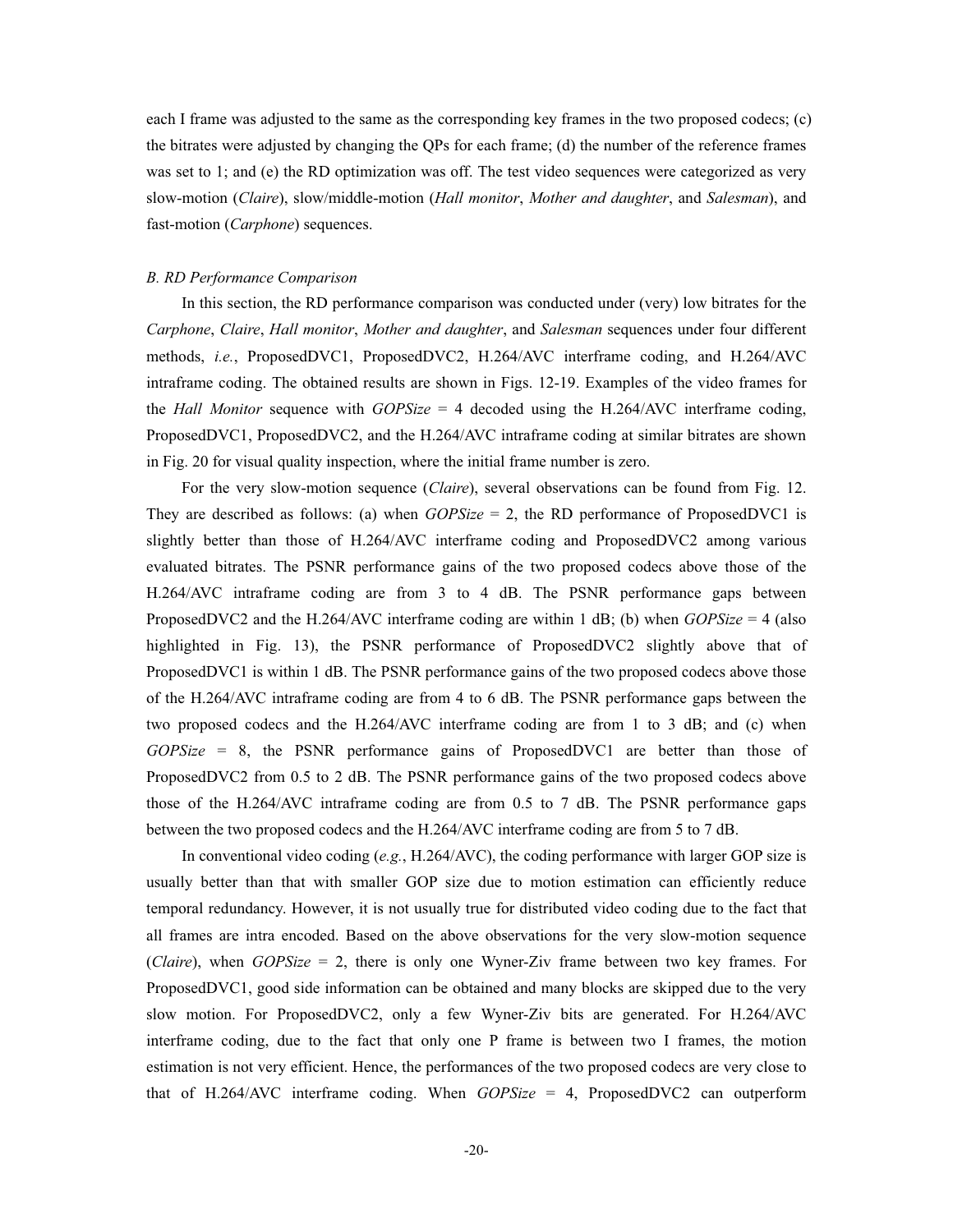ProposedDVC1 due to ProposedDVC1 spends too many bits to denote the coding mode information (even for many blocks with skip mode) whereas ProposedDVC2 only spends a few bits for significant differences between successive frames due to the very slow motion. When *GOPSize* = 8, the RD curves of the two proposed codecs become flat quickly due to the fact that more bits from fewer key frames used cannot be efficiently employed for simple texture information in the *Claire* sequence without performing motion estimation. The H.264/AVC interframe coding can efficiently employ more bits and significantly outperform the two proposed codecs due to the larger GOP size, slow motion, and simple texture information in the *Claire* sequence. The RD performance of the H.264/AVC intraframe coding can quickly come up with those of the two proposed codecs due to the intraframe coding can efficiently employ data bits for simple texture information in the *Claire* sequence. In addition, it can be observed from Fig. 12 that the two proposed codecs with *GOPSize* = 4 roughly outperform those with *GOPSize* = 2 and *GOPSize* = 8. In summary, it is recommended that the two proposed codecs with *GOPSize* = 4 are more suitable for very slow motion sequences.



**Fig. 12. RD performance for the** *Claire* **sequence with different GOP sizes.** 



**Fig. 13. RD performance for the** *Claire* **sequence with** *GOPSize* = 4**.**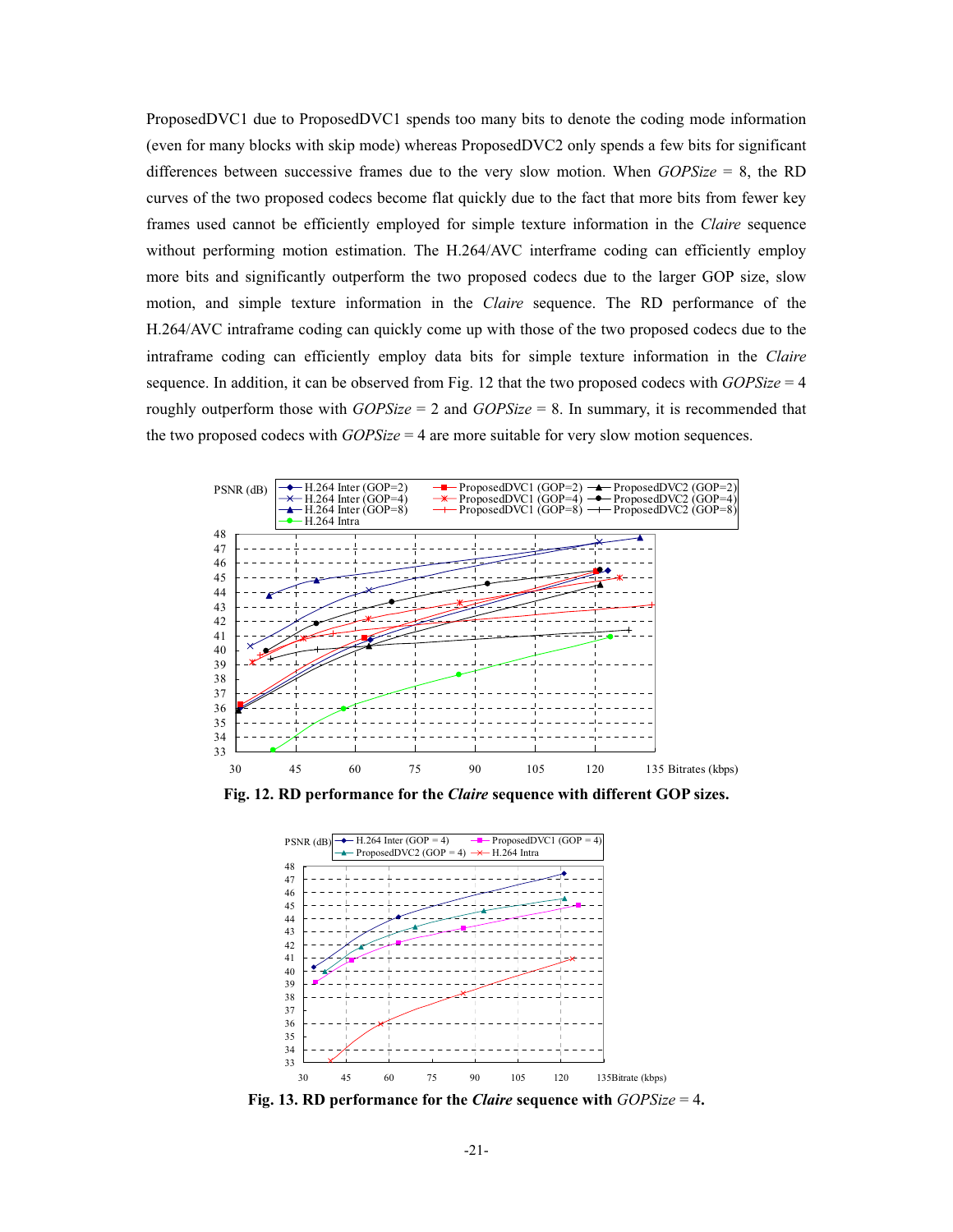For the *Hall monitor* sequence (slow/middle-motion), several observations can be found from the obtained RD performance, as shown in Fig. 14. When *GOPSize* = 2, the RD performance of ProposedDVC1 is slightly better than those of H.264/AVC interframe coding and ProposedDVC2. The PSNR performance gains of the two proposed codecs above those of the H.264/AVC intraframe coding are from 3 to 4 dB. The PSNR performance gaps between ProposedDVC2 and the H.264/AVC interframe coding are within 1 dB. When *GOPSize* = 4, the PSNR performance gains of ProposedDVC1 are slightly better than those of ProposedDVC2 (within 1 dB). The PSNR performance gains of the two proposed codecs above those of the H.264/AVC intraframe coding are from 5 to 6 dB. The PSNR performance gaps between the two proposed codecs and the H.264/AVC interframe coding are from 1 to 2 dB. The results of the two proposed codecs for *GOPSize* = 4 are comparable with the results shown in [14]. When *GOPSize* = 8, the PSNR performance gains of ProposedDVC1 are 2~3 dB higher than those of ProposedDVC2. The PSNR performance gains of ProposedDVC1 above those of the H.264/AVC intraframe coding are from 6 to 8 dB. The PSNR performance gains of ProposedDVC2 above those of the H.264/AVC intraframe coding are from 3 to 6 dB. The PSNR performance gaps between ProposedDVC1 and the H.264/AVC interframe coding are from 1 to 2 dB. The PSNR performance gaps between ProposedDVC2 and the H.264/AVC interframe coding are from 3 to 5 dB. The results of ProposedDVC1 for *GOPSize* = 8 are comparable with the results shown in [15].



Based on the above observations for the *Hall monitor* sequence, when *GOPSize* = 2, for ProposedDVC1, good side information can be obtained and the background areas are almost still due to most motions occur in the foreground areas. For ProposedDVC2, only a few Wyner-Ziv bits are generated. Hence, the performance of the two proposed codecs is very close to that of H.264/AVC interframe coding. When *GOPSize* = 4, ProposedDVC1 can slightly outperform ProposedDVC2 due to the decoder's motion compensation in ProposedDVC1 is efficient for some foreground motions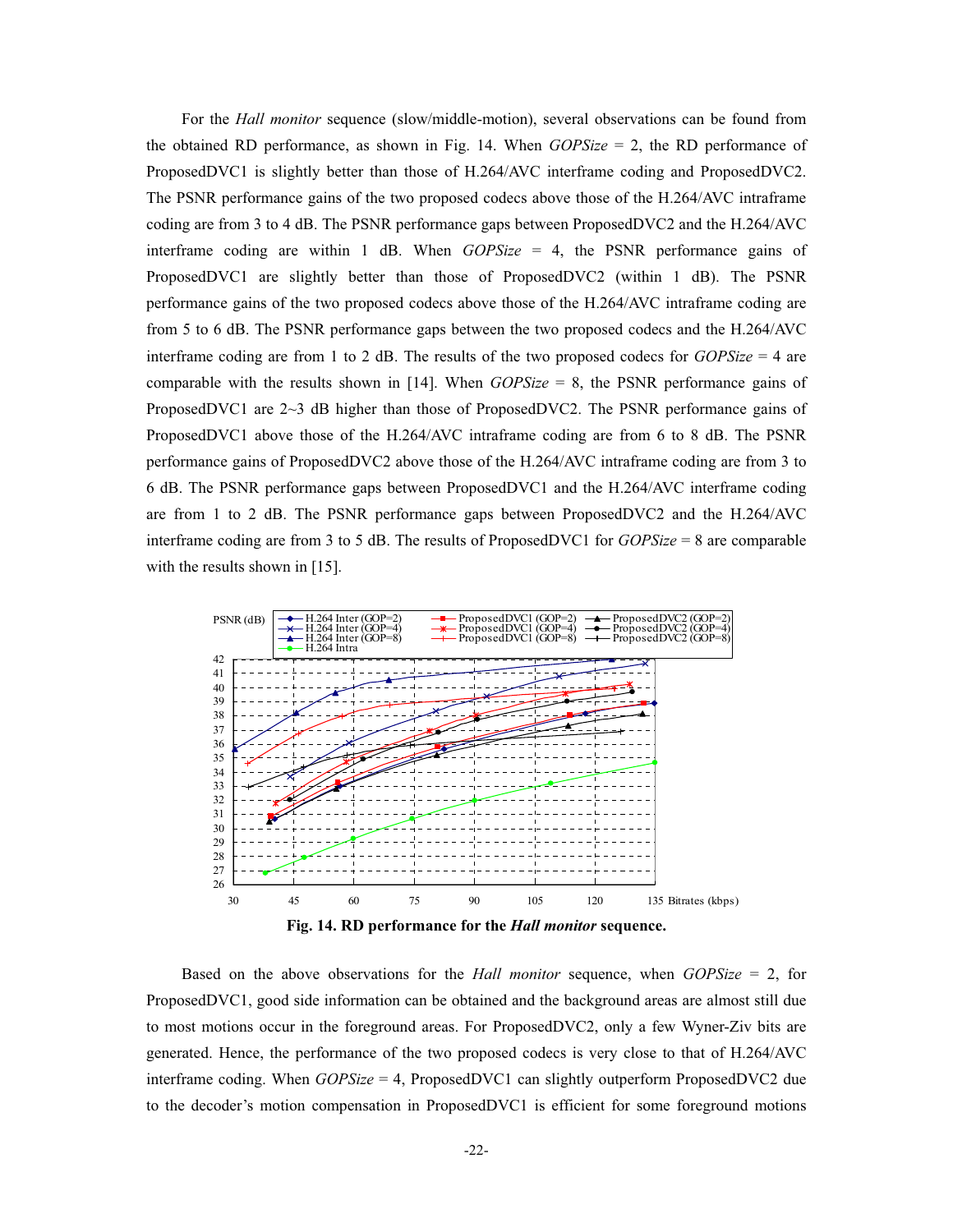whereas ProposedDVC2 should spend more bits for significant differences between successive frames due to foreground motions. When *GOPSize* = 8, ProposedDVC1 can significantly outperform ProposedDVC2 due to *GOPSize* = 8 is too large for ProposedDVC2 without performing motion estimation. In addition, it can be observed from Fig. 14 that ProposedDVC1 with *GOPSize* = 4 consistently outperform that with *GOPSize* = 2 and can outperform that with *GOPSize* = 8 when the bitrate approaches 120 kbps. Similarly, ProposedDVC2 with *GOPSize* = 4 consistently outperforms that with *GOPSize* = 2 and can outperform that with *GOPSize* = 8 when the bitrate approaches 70 kbps. In summary, it is recommended, again, that the two proposed codecs with *GOPSize* = 4 are more suitable for the *Hall monitor* sequence.

For the *Salesman* sequence (slow/middle-motion), several observations can be found from the obtained RD performance, as shown in Fig. 15. The simulation results with *GOPSize* = 2 and *GOPSize* = 4 are similar to those of the *Hall monitor* sequence with *GOPSize* = 2 and *GOPSize* = 4, respectively. When *GOPSize* = 8 (also highlighted in Fig. 16), the PSNR performance gains of ProposedDVC1 are 0.5~1 dB higher than those of ProposedDVC2. The PSNR performance gains of ProposedDVC1 above those of the H.264/AVC intraframe coding are from 6 to 8 dB. The PSNR performance gains of ProposedDVC2 above those of the H.264/AVC intraframe coding are from 6 to 7 dB. The PSNR performance gaps between ProposedDVC1 and the H.264/AVC interframe coding are from 1 to 3 dB. The PSNR performance gaps between ProposedDVC2 and the H.264/AVC interframe coding are from 1 to 4 dB. The results of the two proposed codecs for *GOPSize* = 8 are comparable with the results shown in [15].



**Fig. 15. RD performance for the** *Salesman* **sequence.** 

In Fig. 16, it can be observed that when *GOPSize* = 8, the performance gap between the two proposed codecs is smaller than that of the *Hall monitor* sequence. The reason is that some slight "occlusions" occur in the *Hall monitor* sequence. That is, an object appears in a frame, but does not exist in the previous frame. In this situation, ProposedDVC2 will spend more bits to denote the frame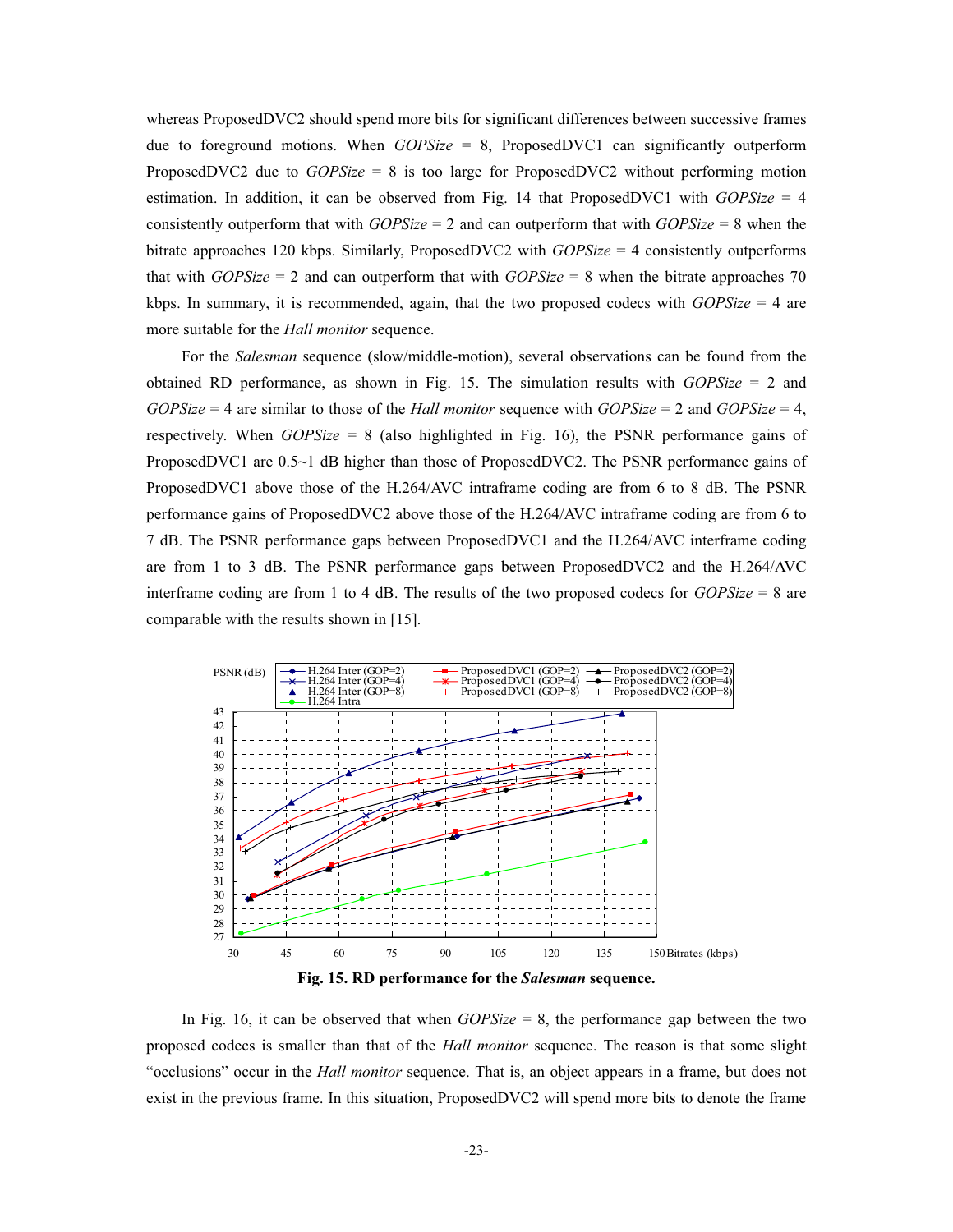containing the appeared object. However, no such situations appear in the *Salesman* sequence. In addition, it can be observed from Fig. 15 that the two proposed codecs with *GOPSize* = 8 outperform those with  $GOPSize = 2$  and  $GOPSize = 4$ . In summary, it is recommended again that the two proposed codecs with *GOPSize* = 8 are more suitable for the *Salesman* sequence.



**Fig. 16. RD performance for the** *Salesman* **sequence with** *GOPSize* = 8**.**

For the *Mother and daughter* sequence (slow/middle-motion), several observations can be found from the obtained RD performance, as shown in Fig. 17. The simulation results with *GOPSize* = 2 and *GOPSize* = 4 are similar to those of the *Hall monitor* sequence with *GOPSize* = 2 and *GOPSize* = 4, respectively, except that the PSNR performance gains of the two proposed codecs above those of the H.264/AVC intraframe coding are slightly worse than those of the *Hall monitor* sequence. The reasons are that a few fast motions (*e.g.*, the movement of the mother's hand) appear occasionally and in fact, the performance gaps between the H.264/AVC interframe coding and the H.264/AVC intraframe coding are smaller. If the performance of the two proposed codecs cannot further approach that of the H.264/AVC interframe coding, the performance gains above those of the H.264/AVC intraframe coding will be smaller. For *GOPSize* = 8, it is too large for the two proposed codecs. Hence, *GOPSize* = 4 is more suitable for the *Mother and daughter* sequence. In summary, it is recommended again that the two proposed codecs with *GOPSize* = 4 are more suitable for most slow/middle-motion sequences.

For the *Carphone* sequence (fast-motion), several observations can be found from the obtained RD performance, as shown in Fig. 18. When *GOPSize* = 2 (also highlighted in Fig. 19), the RD performance of ProposedDVC1 above that of ProposedDVC2 is about 1 dB. The PSNR performance gains of the two proposed codecs above those of the H.264/AVC intraframe coding are from 1 to 2.5 dB. The PSNR performance gaps between the two proposed codecs and the H.264/AVC interframe coding are from 0.5 to 3 dB. As for  $GOPSize = 4$  and  $GOPSize = 8$ , they are too large for the two proposed codecs. Although the main object in the *Carphone* sequence does not perform very large motions, many large global motions exist in the sequence. In summary, it is recommended that the two proposed codecs with *GOPSize* = 2 are more suitable for fast-motion sequences.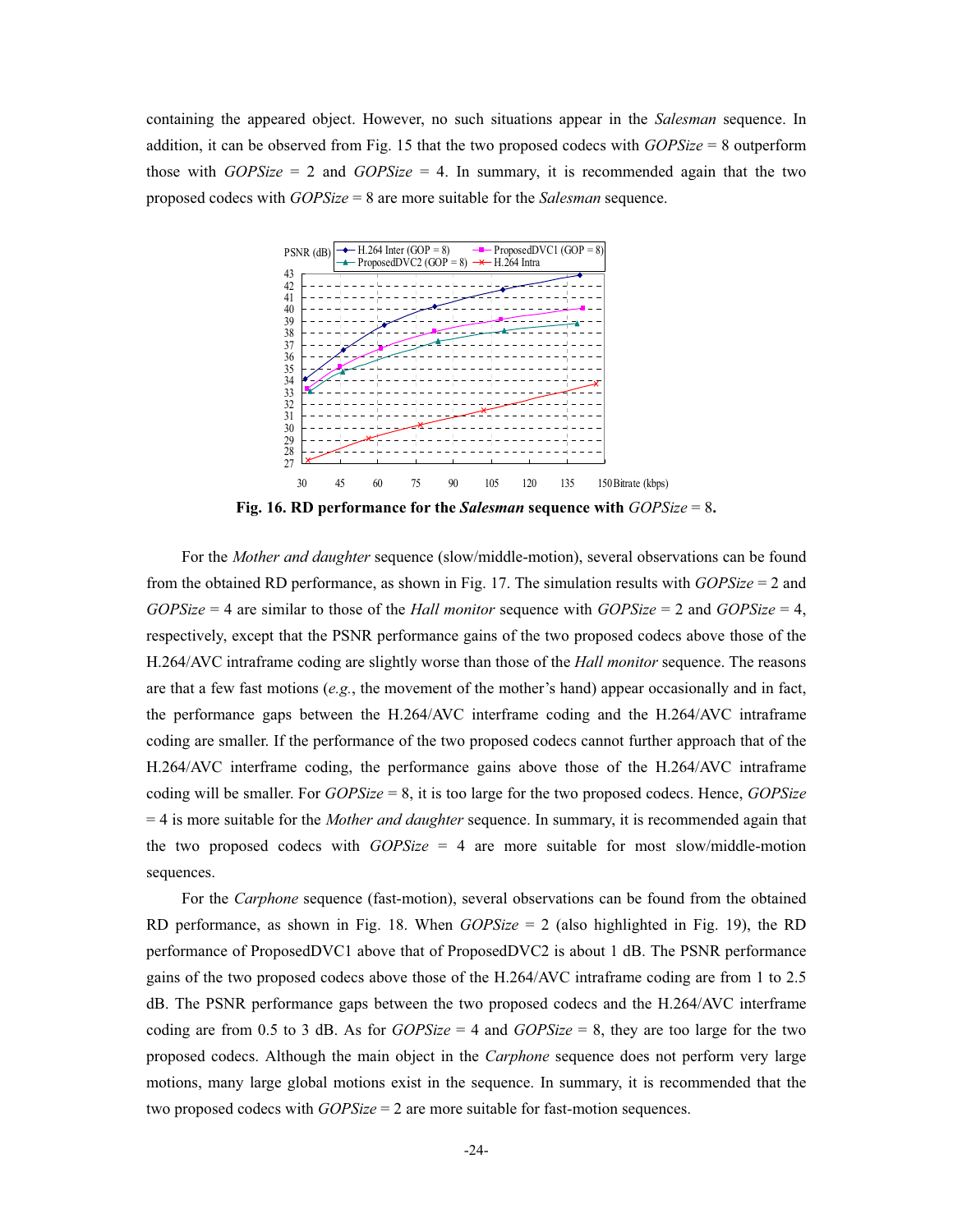

**Fig. 17. RD performance for the** *Mother and Daughter* **sequence.** 



**Fig. 19. RD performance for the** *Carphone* **sequence with** *GOPSize* = 2**.**

It can be observed from Fig. 20, the visual qualities of the decoded frames of the two proposed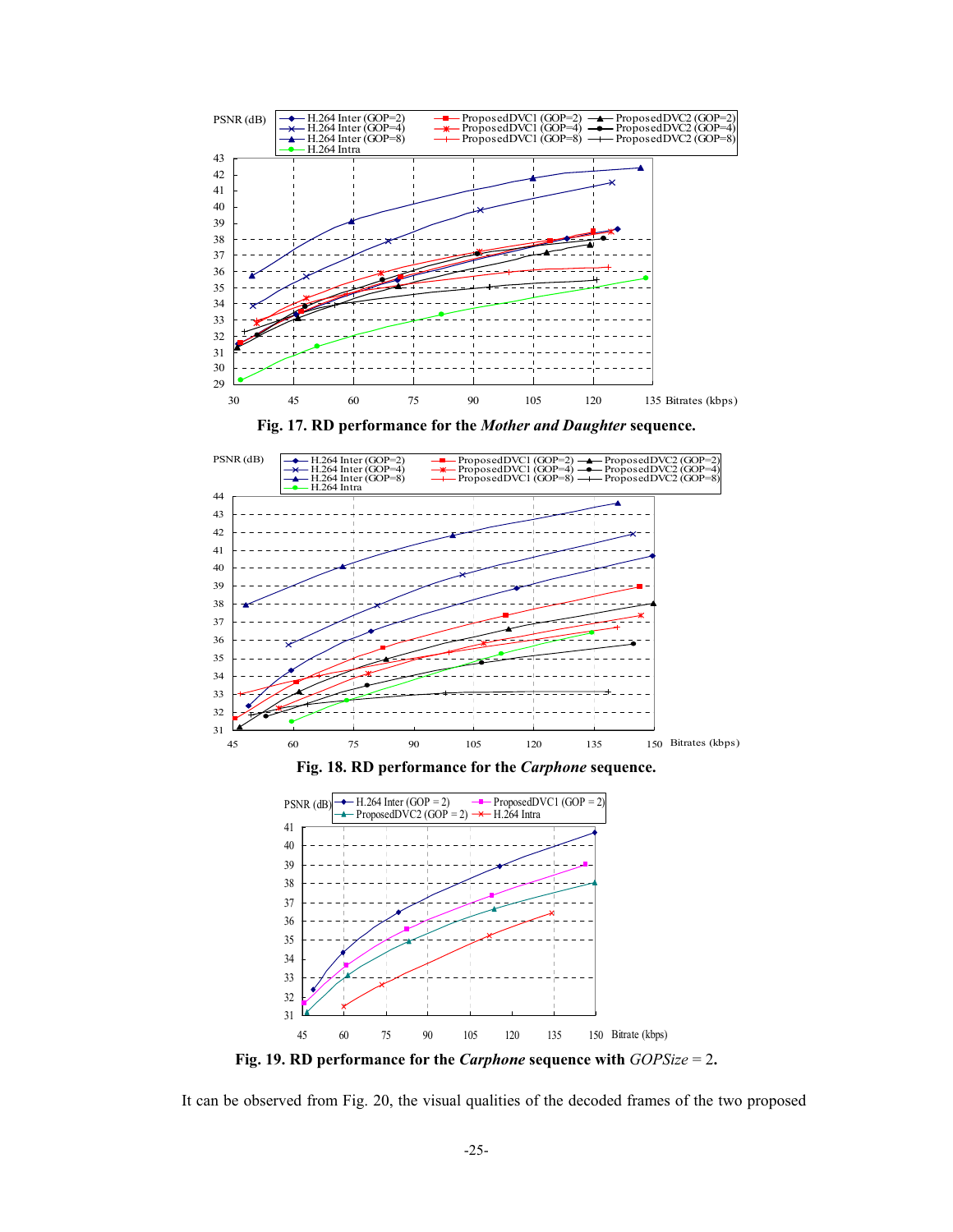codecs are better than that of the H.264/AVC intraframe coding, and comparable with those of the H.264/AVC interframe coding and the uncompressed frame for the *Hall Monitor* sequence with *GOPSize* = 4.



**Fig. 20. The 97th frame for the** *Hall monitor* **sequence with** *GOPSize* = 4**: (a) the uncompressed frame; (b) H.264/AVC interframe coding at bitrate =93.05 kbps (PSNR = 39.39 dB); (c) ProposedDVC1 at bitrate = 90.36 kbps (PSNR = 38.02 dB); (d) ProposedDVC2 at bitrate = 90.85 kbps (PSNR = 37.70 dB); and (e) H.264/AVC intraframe coding at bitrate = 90.22 kbps (PSNR = 31.93 dB).** 

In summary, the two proposed Wyner-Ziv video codecs with *GOPSize* = 4 are more suitable for video sequences with slow or slow/middle-motions while those with *GOPSize* = 2 are more suitable for fast-motion video sequences. The two proposed codecs with *GOPSize* larger than 2 are not suitable for fast-motion video sequences with large, global motions due to the fact that only few blocks can be skipped in ProposedDVC1 and larger amounts of Wyner-Ziv bits will be generated in ProposedDVC2. On the other hand, based on the motion vector accuracy analysis shown in Figs. 5-7 and RD performances shown in Figs. 12-19 for ProposedDVC1, it can be observed that the motion vector accuracy, *i.e.*, the side information quality, indeed dominates the whole coding performance. Although there are performance gaps between each of the two proposed codecs and the H.264/AVC interframe coding, it is worth noting that the computational complexities of the two proposed encoders are significantly lower than that of the H.264/AVC interframe encoder. This is because the H.264/AVC interframe encoder will perform complex motion estimation. As the computational complexity of the H.264/AVC interframe encoder performing motion estimation is much higher than those of the two proposed encoders, in order to make the comparisons as fair as possible, the same GOP size is used and the number of reference frames is fixed to 1 during RD performance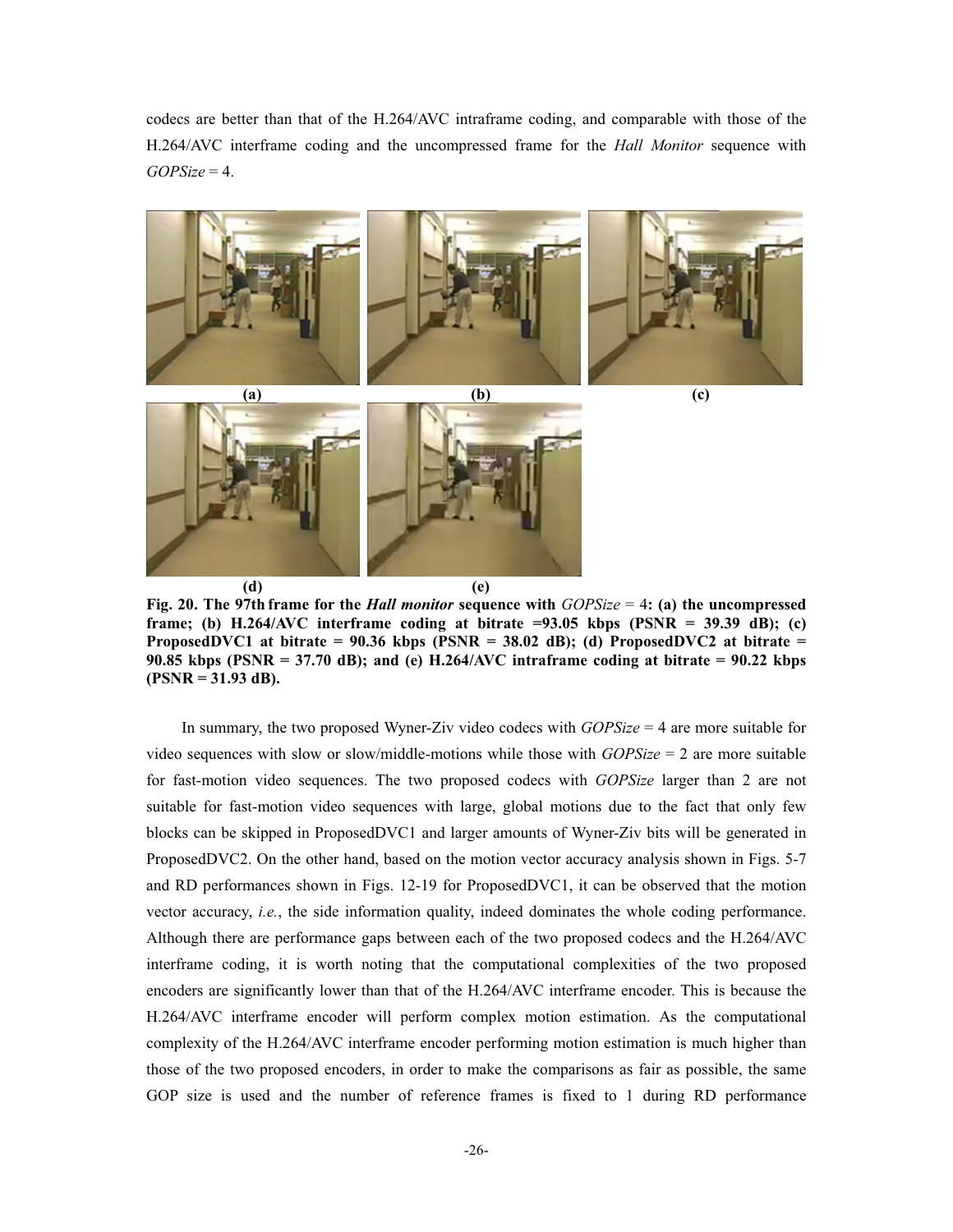comparisons. However, the computational complexity of the employed H.264/AVC interframe encoder is still much higher than those of the two proposed encoders. On the other hand, although the performance of ProposedDVC2 is usually (slightly) worse than that of ProposedDVC1, the computational complexity of the decoder in ProposedDVC2 is significantly lower than that in ProposedDVC1.

#### **V. CONCLUSIONS AND FUTURE WORKS**

 In this paper, a Wyner-Ziv video codec with coding mode-aided motion compensation at the decoder (ProposedDVC1) and a Wyner-Ziv video codec based on the robust media hashing (ProposedDVC2) were proposed. ProposedDVC1 is with light encoder and heavy decoder, and has the following characteristics: (a) for each block, a large amount of candidate blocks are evaluated based on some criteria derived from the RS decoding and the best neighborhood matching to find the best candidate block as the side information; (b) ECC decoding is applied to participate in generating side information; (c) no feedback channel is required. ProposedDVC2 is with light encoder and light decoder, and has the following characteristics: (a) no motion-compensated interpolation/extrapolation is performed at both the encoder and the decoder; (b) no ECC is applied; (c) no feedback channel is required. The two proposed Wyner-Ziv video codecs have been shown to present significant gains over the H.264/AVC intraframe coding while having comparable encoding complexity. Unavoidably, there is still a performance gap from the H.264/AVC interframe coding due to the H.264/AVC interframe coding performs complex motion estimation at the encoder.

 ProposedDVC1 is suitable for a scenario where the decoder can support high computational capability. For example, in a video sensor network, there may be thousands of low-complexity encoder devices (video sensors) and only one or a few high-complexity decoder devices (decoding center). ProposedDVC2 is suitable for a scenario where both the encoder and decoder are with low-complexity restrictions. For example, a pair of wireless mobile camera phones can communicate with each other directly without intermediate transcoder support. For future research, the two proposed Wyner-Ziv video codecs will be extended to multiview distributed video coding scenarios [26]-[27], in which more accurate side information may be generated based on the information from multiple views. In the multiview DVC methods [26]-[27], the basic paradigm for single view DVC similar to [7], [13] is naturally extended to multiview DVC. Video frames from different views are encoded independently and decoded jointly. That is, inter-view communication is not allowed at the encoder. However, we observe that if few data exchanges (*e.g.*, hash information exchange) among views can be allowed at the encoder, more inter-view redundancies can be removed. In addition, the two proposed codecs will be applied in practical distributed environments (*e.g.*, video sensor network [28] or multihop wireless network [29]). On the other hand, the rate control, error resilience, and security issues deserve further studying.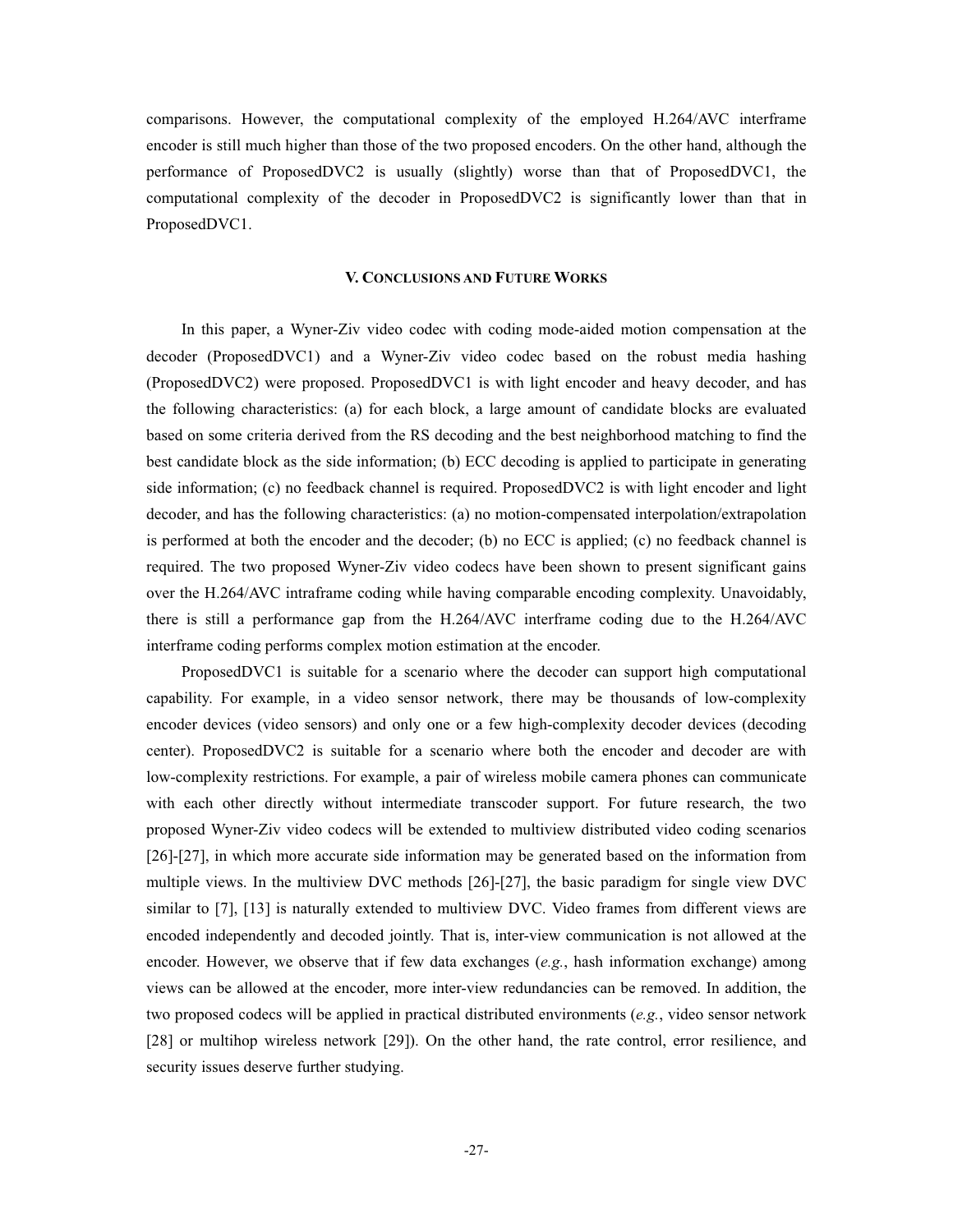# **REFERENCES**

- [1] T. Sikora, "Trends and perspectives in image and video coding," *Proceedings of the IEEE*, vol. 93, no. 1, pp. 6-17, Jan. 2005.
- [2] T. Wiegand, G. J. Sullivan*,* G. Bjøntegaard, and A. Luthra, "Overview of the H.264/AVC video coding standard," *IEEE Trans. on Circuits and Systems for Video Technology*, vol. 13, no. 7, pp. 560-576, July 2003.
- [3] B. Girod, A. Aaron, S. Rane, and D. Rebollo-Monedero, "Distributed video coding," *Proceedings of the IEEE*, vol. 93, no. 1, pp. 71-83, Jan. 2005.
- [4] R. Puri, A. Majumdar, P. Ishwar, and K. Ramchandran, "Distributed video coding in wireless sensor networks," *IEEE Signal Processing Magazine*, vol. 23, no. 4, pp. 94-106, July 2006.
- [5] A. Wyner and J. Ziv, "The rate-distortion function for source coding with side information at the decoder," *IEEE Trans. on Information Theory*, vol. IT-22, no. 1, pp. 1-10, Jan. 1976.
- [6] D. Slepian and J. K. Wolf, "Noiseless coding of correlated information sources," *IEEE Trans. on Information Theory*, vol. IT-19, no. 4, pp. 471-480, July 1973.
- [7] A. Aaron, E. Setton, and B. Girod, "Towards practical Wyner-Ziv coding of video," in *Proc. of IEEE Int. Conf. on Image Processing*, Barcelona, Spain, Sept. 2003, pp. 869-872.
- [8] A. B. B. Adikari, W. A. C. Fernando, H. K. Arachchi, and W. A. R. J. Weerakkody, "Sequential motion estimation using luminance and chrominance information for distributed video coding of Wyner-Ziv frames," *IEE Electronics Letters*, vol. 42, no. 7, pp. 398-399, March 2006.
- [9] M. Tagliasacchi, A. Trapanese, S. Tubaro, J. Ascenso, C. Brites, and F. Pereira, "Exploiting spatial redundancy in pixel domain Wyner-Ziv video coding," in *Proc. of IEEE Int. Conf. on Image Processing*, Atlanta, GA, USA, Oct. 2006, pp. 253-256.
- [10] C. Brites, J. Ascenso, and F. Pereira, "Feedback channel in pixel domain Wyner-Ziv video coding: myths and realities," in *Proc. of European Signal Processing Conference*, Florence, Italy, Sept. 2006.
- [11] R. Puri and K. Ramchandran, "PRISM: a new robust video coding architecture based on distributed compression principles," in *Proc. of Allerton Conf. on Communication, Control and Computing*, Allerton, USA, Oct. 2002.
- [12] R. Puri and K. Ramchandran, "PRISM: a "reversed" multimedia coding paradigm," in *Proc. of IEEE Int. Conf. on Image Processing*, Barcelona, Spain, Sept. 2003, pp. 617-620.
- [13] A. Aaron, S. Rane, E. Setton, and B. Girod, "Transform-domain Wyner-Ziv codec for video," in *Proc. of SPIE Visual Communications and Image Processing*, San Jose, CA, USA, Jan. 2004, pp. 520-528.
- [14] A. Aaron, S. Rane, and B. Girod, "Wyner-Ziv video coding with hash-based motion compensation at the receiver," in *Proc. of IEEE Int. Conf. on Image Processing*, Singapore, Oct. 2004, pp. 3097-3100.
- [15] A. Aaron and B. Girod, "Wyner-Ziv video coding with low encoder complexity," in *Proc. of Picture Coding Symposium,* San Francisco, CA, USA, Dec. 2004.
- [16] J. Ascenso, C. Brites, and F. Pereira, "Content adaptive Wyner-Ziv video coding driven by motion activity," in *Proc. of IEEE Int. Conf. on Image Processing*, Atlanta, GA, USA, Oct. 2006, pp. 605-608.
- [17] Z. Li, L. Liu, and E. J. Delp, "Wyner-Ziv video coding with universal prediction," *IEEE Trans. on*